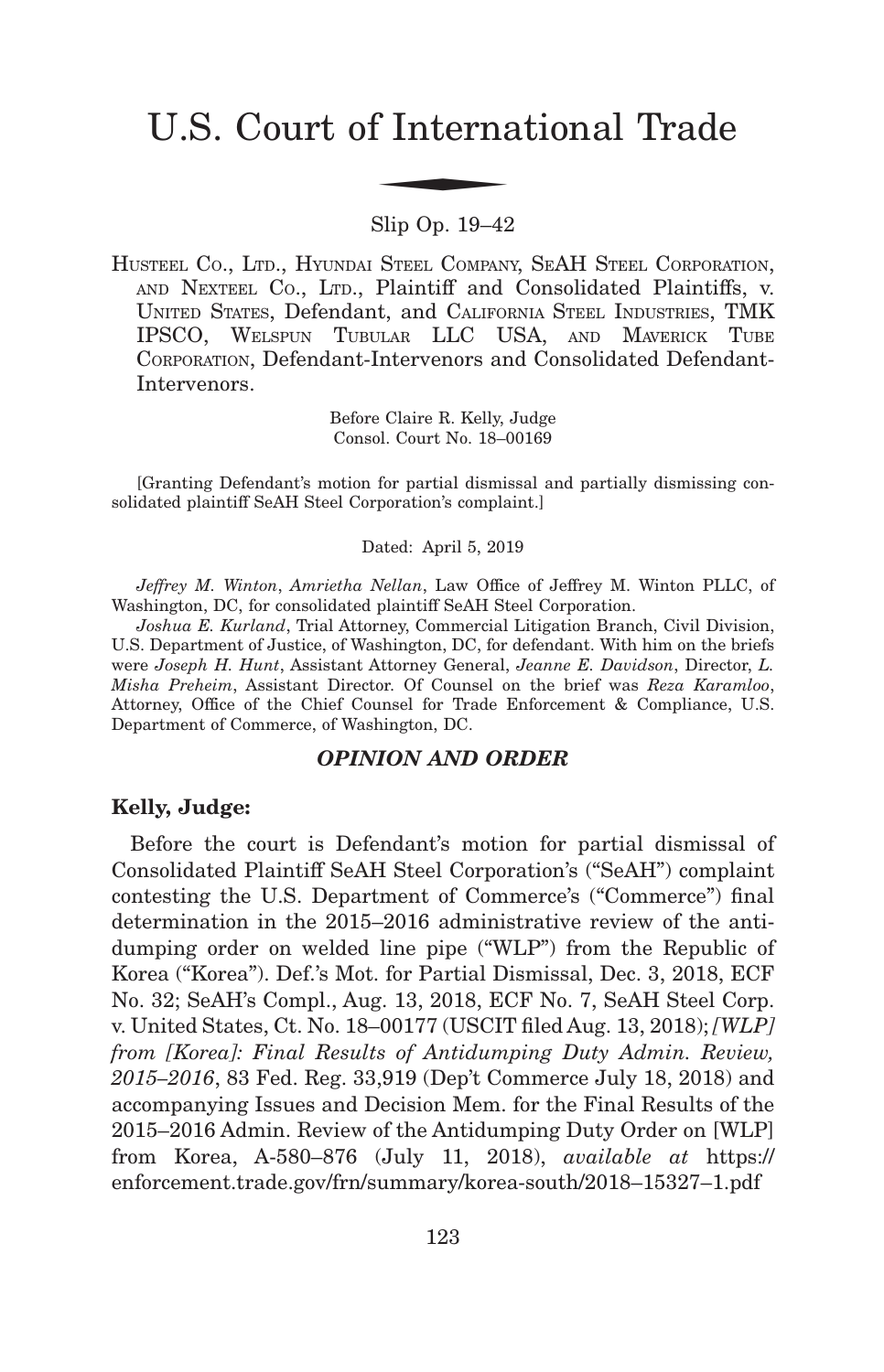(last visited Apr. 1, 2019); *[WLP] from [Korea]: Amended Final Results of Antidumping Duty Admin. Review, 2015–2016*, 83 Fed. Reg. 39682 (Dep't Commerce, Aug. 10, 2018) (issuing notice of correction of ministerial error).

## **BACKGROUND**

SeAH filed its complaint on August 13, 2018. *See* SeAH's Compl. The proceedings initiated by SeAH were later consolidated into the present action. Order, Sept. 28, 2018, ECF No. 28 (consolidating cases Husteel Co. v. United States, Ct. No. 18–00169 (USCIT filed Aug. 2, 2018); Hyundai Steel Co. v. United States, Ct. No. 18–00173 (USCIT filed Aug. 9, 2018); SeAH Steel Corp. v. United States, Ct. No. 18–00177 (USCIT filed Aug. 13, 2018); and, NEXTEEL Co. v. United States, Ct. No. 18–00178 (USCIT filed Aug. 14, 2018), into the present proceeding).

On December 3, 2018, Defendant filed a motion for partial dismissal. Def.'s Mot. for Partial Dismissal. Defendant seeks dismissal of paragraph ten of SeAH's complaint under USCIT R. 12(b)(6) for failure to state a claim upon which relief can be granted. Paragraph ten of SeAH's complaint states:

Finally, Plaintiff believes that Commerce's determination may have contained other errors of law and fact that will become more apparent after a full review of the administrative record.

SeAH's Compl. ¶ 10. SeAH filed a response on January 7, 2019. Pl.'s Resp. to Def.'s Mot. for Partial Dismissal, Jan. 7, 2019, ECF No. 33 ("SeAH's Resp."). Defendant subsequently filed a reply to SeAH's response on February 21, 2019. Def.'s Reply in Supp. of Its Mot. for Partial Dismissal, Feb. 21, 2019, ECF No. 45 ("Def.'s Reply").<sup>1</sup>

On September 11, 2018, Commerce filed the index of the administrative record in accordance with USCIT R. 73.2(b). *See* Admin. Record for U.S. Department of Commerce, Sept. 11, 2018, ECF No. 25. SeAH filed its motion for judgement on the agency record and supporting brief ("SeAH's Brief") on February 1, 2019. Mot. of Pl. SeAH Steel Corp. for J. on Agency R., Feb. 1, 2019, ECF No. 38; Br. of SeAH

<sup>1</sup> Defendant previously filed a motion seeking a more definite statement of paragraph ten of SeAH's complaint. *See* Def.'s Mot. for a More Definite Statement, Aug. 30, 2018, ECF No. 20, SeAH Steel Corp. v. United States, Ct. No. 18–00177 (USCIT filed Aug. 13, 2018). The court denied this motion on the basis that a party may not file an answer to a complaint in an action described in 28 U.S.C.  $\S$  1581(c) (such as the present case), and that a party may only move for a more definite statement of a pleading to which a responsive pleading is allowed. *See* Order, Oct. 30, 2018, ECF No. 31; *see also* USCIT R. 7(a)(2), 12(e). Defendant argues that the Court's dismissal of the motion for a more definite statement was solely on procedural grounds which do not affect the merits of the subsequent motion for partial dismissal. *See* Def.'s Mot. for Partial Dismissal at 5. The court agrees with Defendant.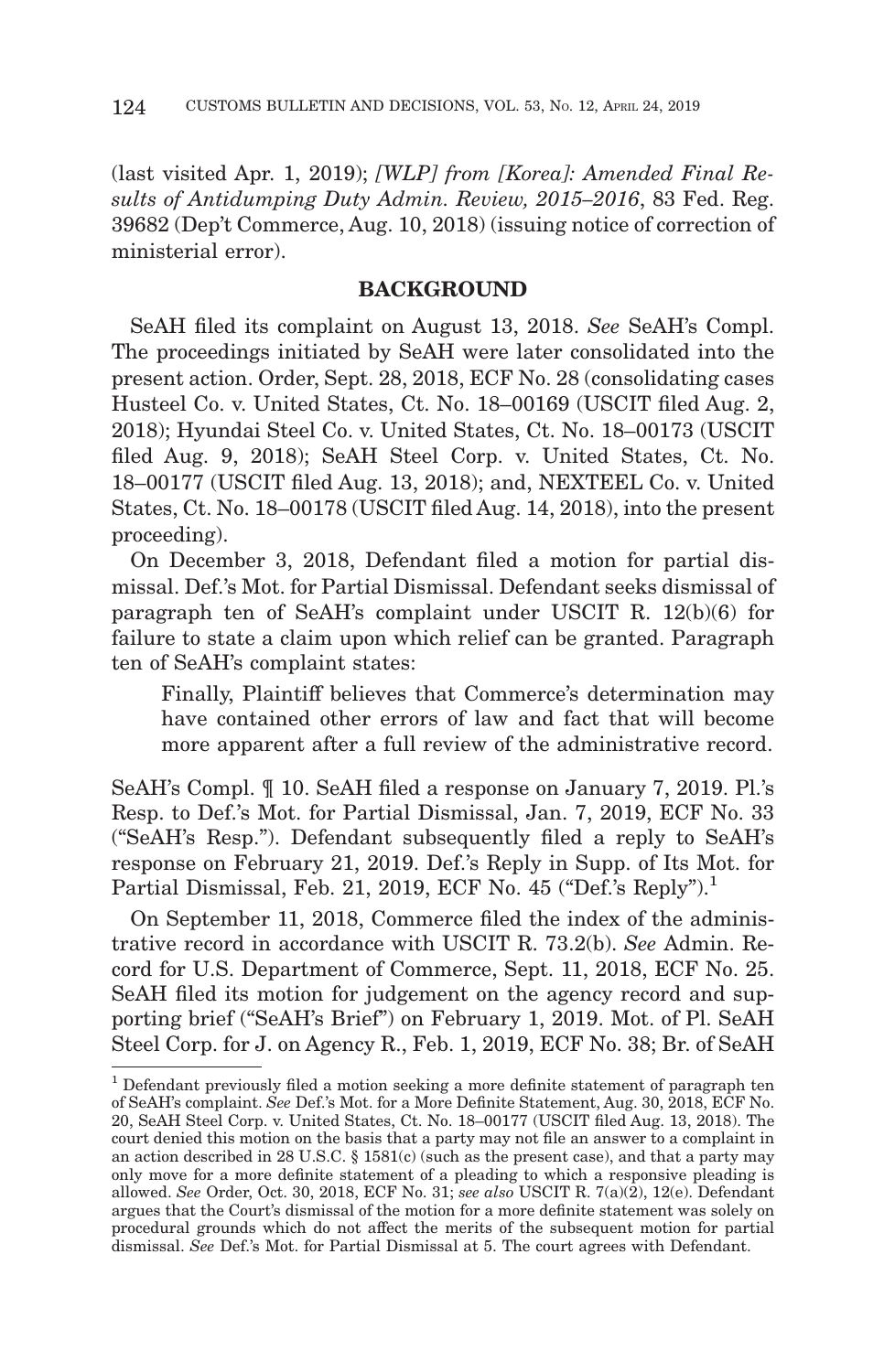Steel Corp. in Supp. of Its Rule 56.2 Mot. for J. on the Agency R., Feb. 1, 2019, ECF No. 38–1. Since receiving the administrative record, SeAH has not sought to amend paragraph ten of its complaint. SeAH's Brief did not include any claim which relied on paragraph ten of its complaint.

#### **JURISDICTION**

The Court has jurisdiction pursuant to section  $516A(a)(2)(B)(iii)$  of the Tariff Act of 1930, as amended, 19 U.S.C.  $\S$  1516a(a)(2)(B)(iii)  $(2012),^2$  and 28 U.S.C. § 1581(c). For the reasons below, the court grants Defendant's motion for partial dismissal.

### **DISCUSSION**

Defendant argues that paragraph ten of SeAH's complaint "makes no allegation and provides no information regarding its claims" and thus fails to meet the requirement in USCIT R. 8(a)(2) that a claim for relief contain a "short and plain statement of the claim showing that the pleader is entitled to relief." *See* Def.'s Mot. for Partial Dismissal at 2–3. Defendant argues that this failure denies it fair notice of the claims at issue in the action. *Id.* at 4–5; Def.'s Reply at 3–4. SeAH responds that paragraph ten did not deny Defendant fair notice. *See* SeAH's Resp. at 2–3. SeAH also argues that paragraph ten was justified because, at the time of filing the complaint, SeAH was not aware of what information would be included in the record. *See id.* at 2. For the reasons that follow, paragraph ten of SeAH's complaint fails to meet the requirements of USCIT R.  $8(a)(2)$ .

USCIT R. 8(a)(2) requires that a claim for relief contain a "short and plain statement of the claim showing that the pleader is entitled to relief." As explained by *Ashcroft v Iqbal*, this rule:

does not require "detailed factual allegations," but it demands more than an unadorned, the defendant-unlawfully-harmed-me accusation. . . . A pleading that offers "labels and conclusions" or "a formulaic recitation of the elements of a cause of action will not do." . . . Nor does a complaint suffice if it tenders "naked assertion[s]" devoid of "further factual enhancement."

*Ashcroft v. Iqbal*, 556 U.S. 662, at 678 (2009) (quoting *Bell Atlantic Corp. v. Twombly*, 550 U.S. 544, 555, 557 (2007)) (discussing Fed. R. of Civ. P.  $8(a)(2)$ .<sup>3</sup> "The '[f]actual allegations must be enough to raise

 $^2$  Further references to statutes are to the 2012 edition of the U.S. Code, and all references to regulations are to the 2017 edition of the Code of Federal Regulations.

 $3$  Fed. R. of Civ. P.  $8(a)(2)$  also requires that a claim for relief contain a "short and plain" statement of the claim showing that the pleader is entitled to relief." As Fed. R. of Civ. P.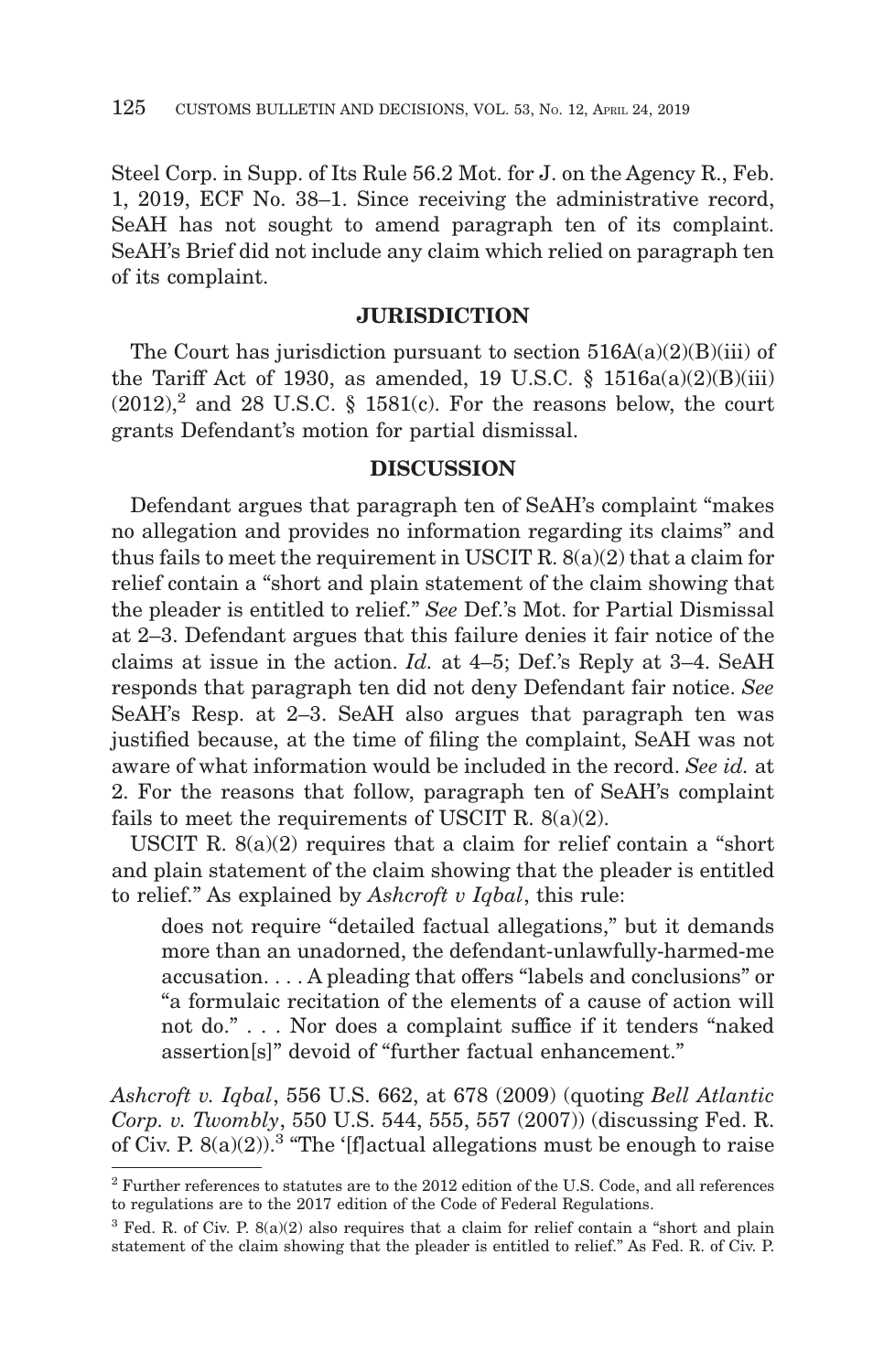a right to relief above the speculative level.'" *Sioux Honey Ass'n v. Hartford Fire Ins. Co.*, 672 F.3d 1041, 1062 (Fed. Cir. 2012) (quoting *Twombly*, 550 U.S. at 555). To comply with Rule 8(a)(2), pleadings must also ""give the defendant fair notice of what the ... claim is and the grounds upon which it rests.'" *Twombly*, 550 U.S. at 555 (quoting *Conley v. Gibson*, 355 U.S. 41, 47 (1957)). To survive a motion to dismiss, a claim in a complaint must contain sufficient factual material to "state a claim to relief that is plausible on its face." *Twombly*, 550 U.S. at 570<sup>4</sup>

Paragraph ten of SeAH's complaint states no specific errors of law or fact. SeAH simply claims there may be "other errors of law and fact" that "will become more apparent after a full review of the administrative record." SeAH's Compl. ¶ 10. Paragraph ten does not state a claim to relief that is plausible of its face because it contains no statement of factual or legal error whatsoever.

The vague and open-ended nature of paragraph ten of SeAH's complaint denies the other parties fair notice of the scope of SeAH's claims. Paragraph ten is not limited to matters arising from record information of which for some reason SeAH may not have been aware. Rather, it purports to capture any "errors of law or fact" which, at some later point in time, may become "more apparent" to SeAH following a full review of the administrative record. *See* SeAH's Compl. ¶ 10. As Defendant describes, paragraph ten has the "capacity to work mischief that is contrary to the interests of judicial efficiency and economy." Def.'s Reply at 3. Paragraph ten potentially allows for procedural complications by providing scope for SeAH to assert unexhausted or frivolous claims, claims outside of the Court's jurisdiction or those otherwise subject to early dismissal. Vague pleadings, such as paragraph ten, can also affect the ability of the parties to file 8(a)(2) is identical to USCIT R. 8(a)(2), *Iqbal* and *Twombly* are applicable to USCIT R. 8(a)(2).

<sup>4</sup> Actions described under 28 U.S.C. § 1581(c) have a special procedural structure defined by the USCIT Rules which could impact the interpretation of USCIT R. 8(a)(2) with respect to pleadings in such proceedings. *See* USCIT R. 7(a)(2); USCIT R. 56.2; 2 James WM. Moore, Moore's Federal Practice, § 8.02[2] (3rd ed. 2017) (stating, in relation to Fed. R. of Civ. P. 8, that "Rule 8 interrelates, and is construed together with, the other federal rules of civil procedure."). However, the parties have not argued that this special procedure affects the *Iqbal* and *Twombly* standard as applied to pleadings made in an action described under 28 U.S.C. § 1581(c). This court has applied the standard for USCIT R.  $8(a)(2)$  as described in *Iqbal* and *Twombly* to a complaint in actions described under 28 U.S.C. § 1581(c) and regulated by USCIT R. 56.2. *See Nantong Uniphos Chemicals Co. v. United States*, 41 CIT

\_\_, Slip Op. 17–131 (Sept. 26, 2017) (granting a motion for a more definite statement on the basis of a failure to meet the requirements of USCIT R. 8(a)(2)); *see also* Order, Sep. 24, 2018, ECF No. 30, Hyundai Steel Co. v. United States, Ct. No. 18–00154 (USCIT filed June 28, 2018) (order granting motion for a more definite statement following motion alleging that plaintiff's pleading failed to meet requirements of USCIT R.  $8(a)(2)$ ). The court sees no grounds in the present case to treat actions described under 28 U.S.C. § 1581(c) as exempt from the standard described in *Iqbal* and *Twombly*.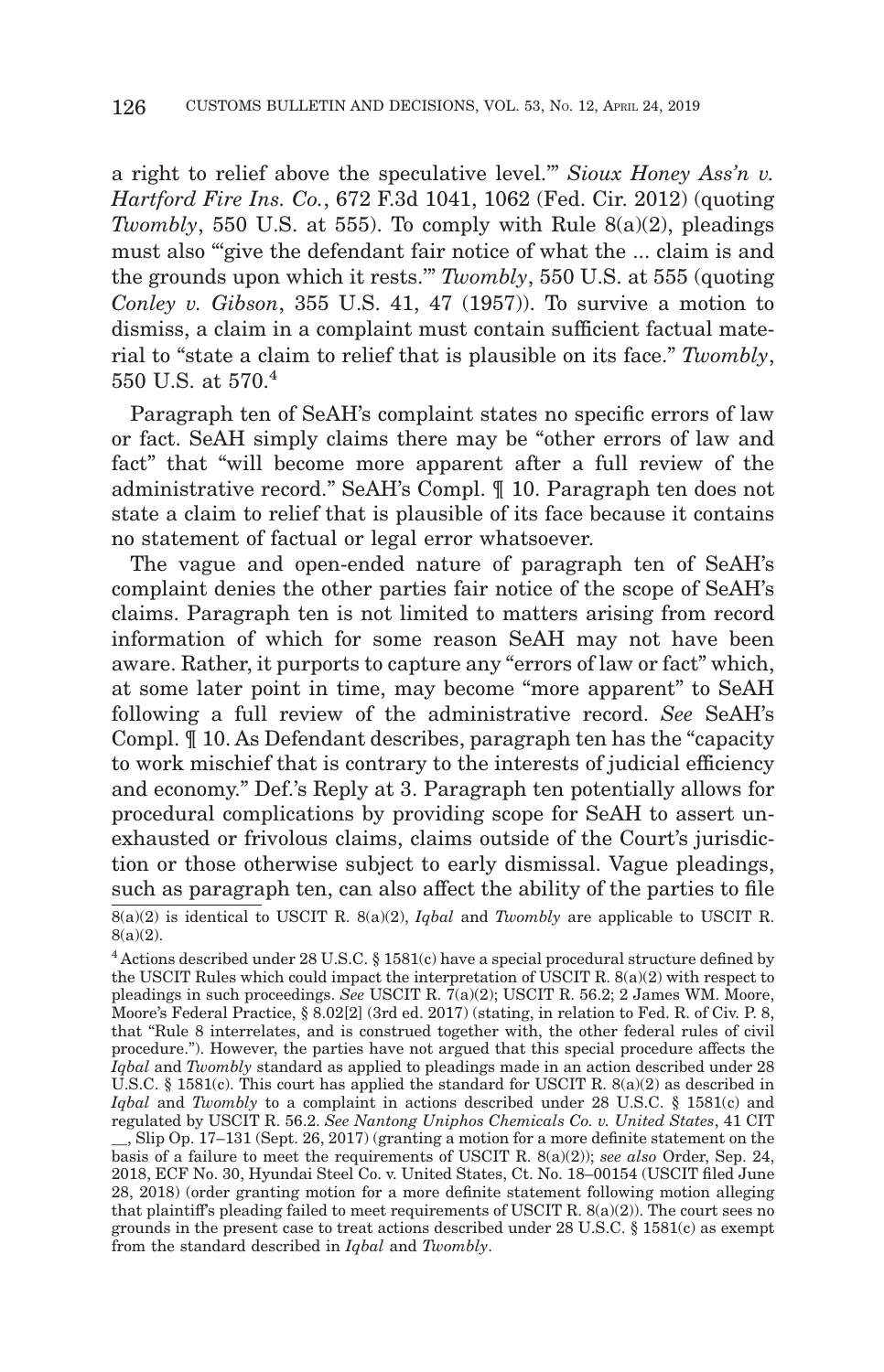a Joint Status Report under USCIT R. 56.2(a) and prevent a response to claims that may be appropriately dealt with by a defendant's request for remand or other corrective action. Furthermore, allowing claims such as paragraph ten of SeAH's complaint can encourage withholding of claims at the early stages of proceedings and work against the court's interest in administering the "just, speedy, and inexpensive determination of every action and proceeding." USCIT R. 1.

SeAH argues that paragraph ten did not deny Defendant fair notice because the claims SeAH can raise are limited by the requirement of administrative exhaustion. *See* SeAH's Resp. at 3; *see also* 28 U.S.C. § 2637(d) (requiring that "the Court of International Trade shall, where appropriate, require the exhaustion of administrative remedies"); 19 C.F.R. §  $351.309(c)(2)$  (requiring that a party's administrative case brief "present all arguments that continue in the submitter's view to be relevant to the Secretary's final determination"). However, the requirement that claims be exhausted at the administrative level does not diminish the importance of fair notice for pleadings in judicial review of administrative determinations. In some instances, a court can waive administrative exhaustion requirements. *Corus Staal BV v. United States*, 30 CIT 1040, 1048–50 & n.11 (2006) (laying out the exceptions: pure legal question, denial of access to the confidential record, intervening judicial interpretation, and futility in raising the argument on the administrative level), *aff'd*, 502 F.3d 1370 (Fed. Cir. 2007). Further, granting plaintiffs complete freedom to initiate claims during the proceedings after a further review of the record would unduly prejudice the government's attempt to allocate resources. The U.S. Department of Justice, and other parties, should be allowed to prepare their own briefs on the basis of the specific matters challenged by a party to the administrative proceeding.

SeAH further argues that paragraph ten of its complaint was necessary because at the time it filed its complaint, the full record index had not yet been filed. SeAH's Resp. at 2. SeAH acknowledges that, as a respondent in the administrative proceedings, it was aware of documents served on it by other parties, as well as its own submissions. *Id.* Nonetheless, SeAH argues that prior to the filing of the full record index, "it had no way of knowing whether there were other documents that Commerce considered part of the record that had not been disclosed to it." *Id.* Defendant responds that SeAH's argument is merely speculative as SeAH had access to all relevant record information during the administrative proceeding and, regardless, has had access to the complete record since it was filed on September 11, 2018. *See* Def.'s Mot. for Partial Dismissal at 5; Def.'s Reply at 2–3.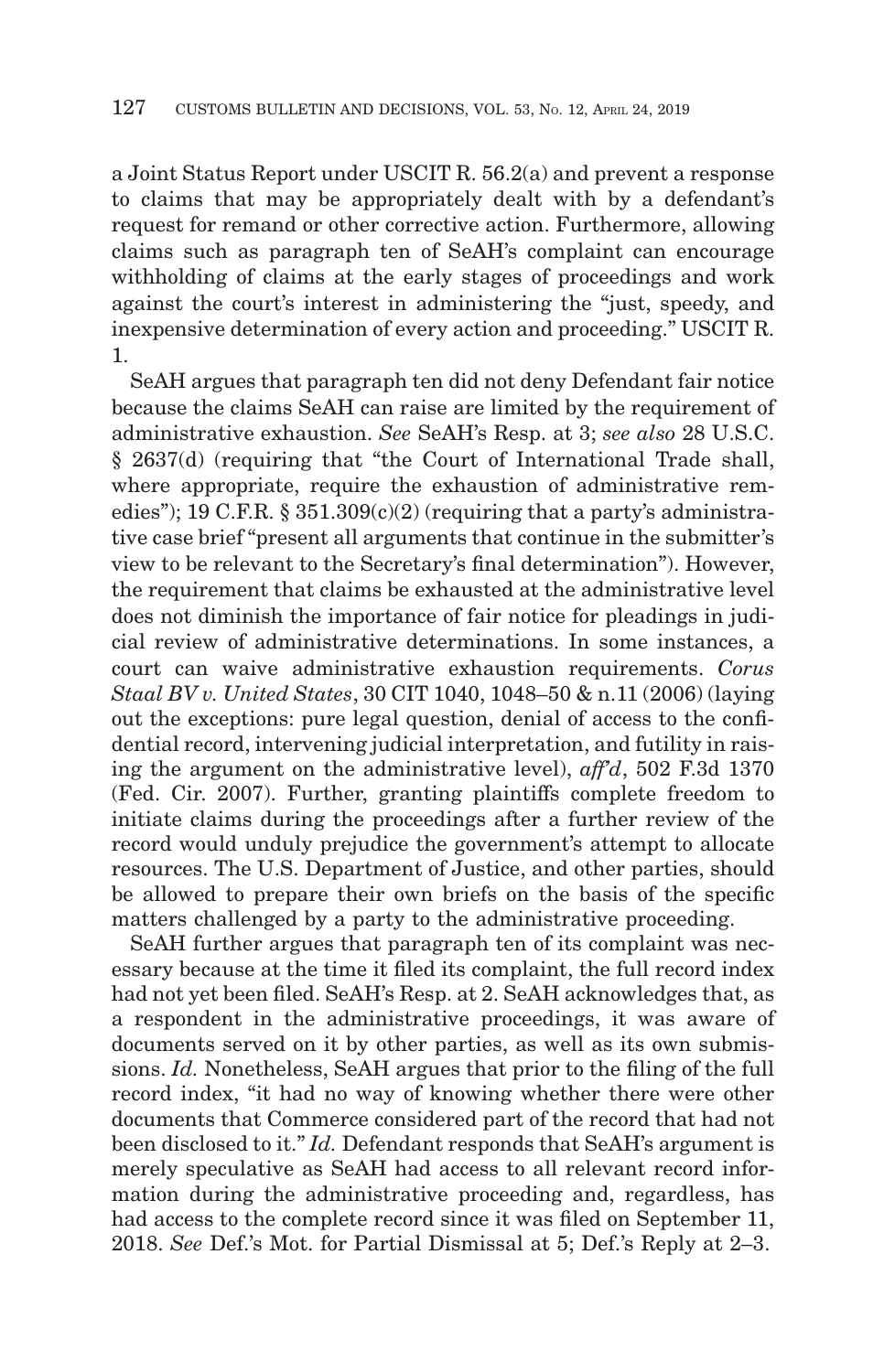The relevant statutory provisions and regulations make clear that SeAH, as a respondent in the administrative proceedings, was in a position to be aware of all relevant information in the record at the time it filed its complaint.<sup>5</sup> Commerce was required to state the "facts" and conclusions" supporting its final determination, and during the proceedings SeAH had access to the record as it developed. *See* 19 U.S.C. § 1677f(i)(1). SeAH has not complained that there are confidential documents to which it has not had access. Were Commerce to surprise SeAH by including documents on the record to which SeAH had not previously had access and which materially impacted Commerce's determination, SeAH could seek to amend its pleadings. *See* USCIT R. 15(1) (allowing for amendment as a matter of course in certain circumstances), 15(2) (allowing for amendments in all other cases with leave of the court or consent from the opposing parties, and specifying that the court "should freely give leave when justice so requires"). The possibility of Commerce failing to comply with its obligation to maintain the record or state all the "facts and conclusions" supporting its final determination does not, in these proceedings, justify an open-ended claim in the manner of paragraph ten of SeAH's complaint.

SeAH's argument that it did not have access to the record at the time of filing its complaint is also undermined by the fact that it has subsequently been given access to the record index. The record index was filed by Commerce on September 11, 2018, and lists all documents which compose the administrative record for these proceedings. *See* Admin. Record for U.S. Department of Commerce, Sept. 11, 2018, ECF No. 25. Since having access to the record index SeAH has not sought to amend its complaint. *See* Def.'s Reply at 2. As such, SeAH's argument that paragraph ten of its complaint is justified

<sup>5</sup> For an action described under 28 U.S.C. § 1581(c), "[t]he court shall hold unlawful any determination, finding or conclusion found . . . to be unsupported by substantial evidence on the record, or otherwise not in accordance with law." 19 U.S.C. § 1516a(b)(1)(B)(i). The statute describes that the record (unless otherwise stipulated by the parties) is comprised of copies of "all information presented to or obtained by the Secretary, the administering authority, or the Commission during the course of the administrative proceeding, including all governmental memoranda pertaining to the case and the record of ex parte meetings, as well as "a copy of the determination, all transcripts or records of conferences or hearings, and all notices published in the Federal Register." 19 U.S.C. § 1516a(b)(2)(A)(i)–(ii). Commerce is required to maintain an official record of each antidumping and countervailing duty proceeding. *See* 19 C.F.R. 351.104(a)(1). In making a determination, Commerce must "publish the facts and conclusions supporting that determination, and shall publish notice of that determination in the Federal Register." 19 U.S.C. § 1677f(i)(1). Access to confidential record information can be restricted, but any written information submitted by a party and subject to a protective order must be served on all interested parties who are parties to the proceeding. *See* 19 U.S.C. § 1677f(d). Business proprietary information is served upon interested parties who are covered by a protective order, and a non-confidential summary is served upon all other interested parties in the proceeding. *See id.*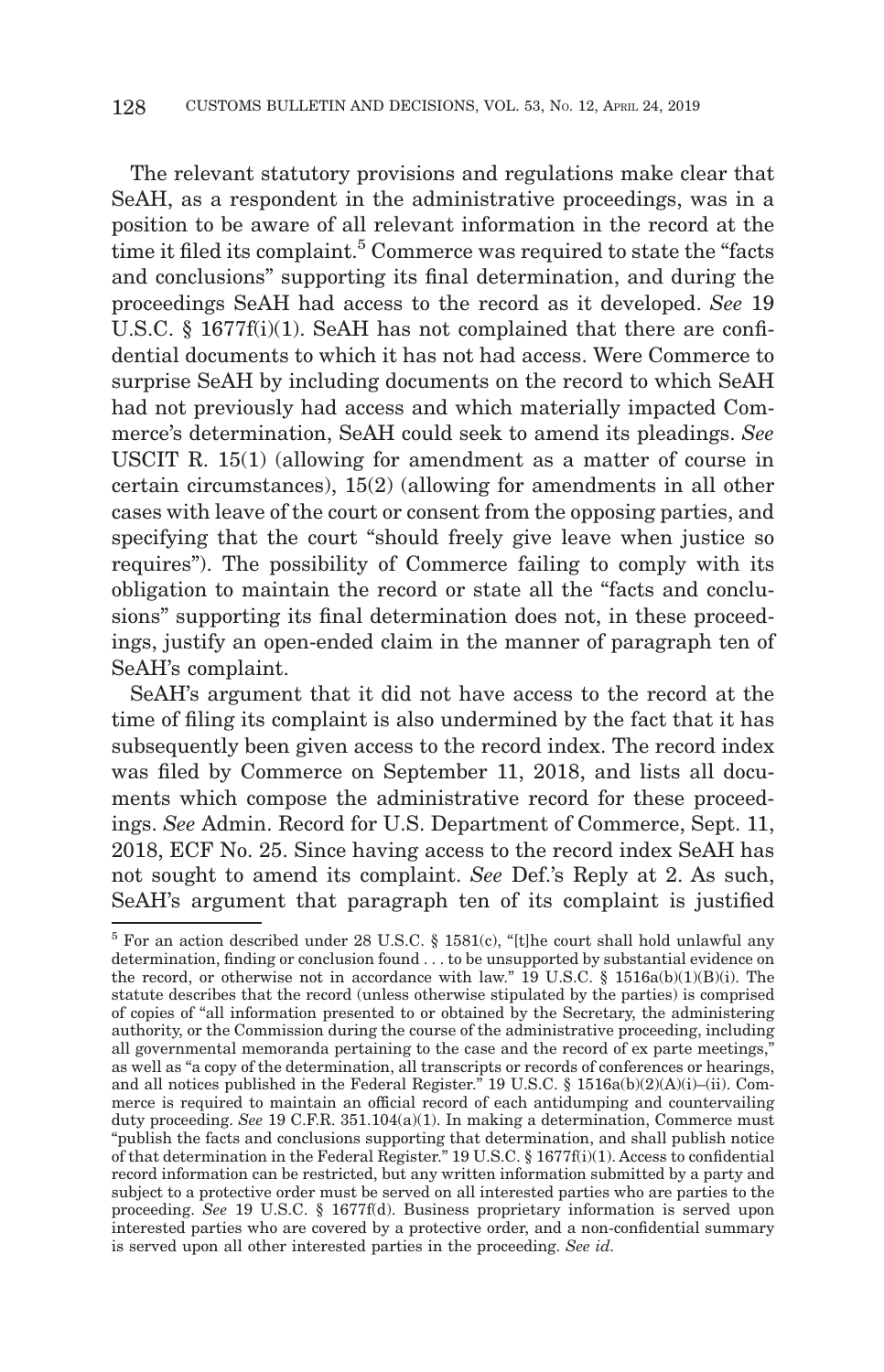because SeAH did not have access to relevant record information has no foundation at this stage of the proceedings.

Finally, SeAH argues in its response to Defendant's motion for partial dismissal (filed prior to SeAH's Brief) that the court should either deny Defendant's motion as moot or, if SeAH introduces any claims in its motion for judgment on the administrative record reliant on paragraph ten of its complaint, require further justification from SeAH as to why such arguments were not properly detailed in the complaint. *See* SeAH's Resp. at 3–4. As SeAH's Brief did not introduce any argument reliant on paragraph ten of its complaint, the question remains whether Defendant's motion to partially dismiss is moot. Defendant argues the motion to partially dismiss is not moot because paragraph ten of SeAH's complaint allows for the possibility that SeAH may later assert, whether in its reply brief or at oral argument, that a claim not specifically articulated elsewhere in its complaint was always intended under paragraph ten. *See* Def.'s Reply at 4 (citing *e.g.*, *Apex Frozen Foods Private Ltd. v. United States*, 38 CIT \_\_, \_\_, 37 F. Supp. 3d 1286, 1298 (2014), *aff'd*, 862 F.3d 1322 (Fed. Cir. 2017)). Defendant further argues that, in consolidated proceedings such as these, SeAH could rely on paragraph ten of its complaint to seek relief awarded to another party, even if not specifically sought by SeAH in its pleadings. *See* Def.'s Reply at 4. The court agrees with the Defendant that the motion to dismiss is not moot because paragraph ten of SeAH's complaint still provides SeAH the opportunity to assert new claims.

## **CONCLUSION**

For the reasons set forth above, the Defendant's Motion for Partial Dismissal is granted. Accordingly, it is

**ORDERED** that paragraph ten of the complaint filed by Consolidated Plaintiff SeAH Steel Corporation in Ct. No. 18–00177 is dismissed.

Dated: April 5, 2019 New York, New York

> */s/ Claire R. Kelly* CLAIRE R. KELLY, JUDGE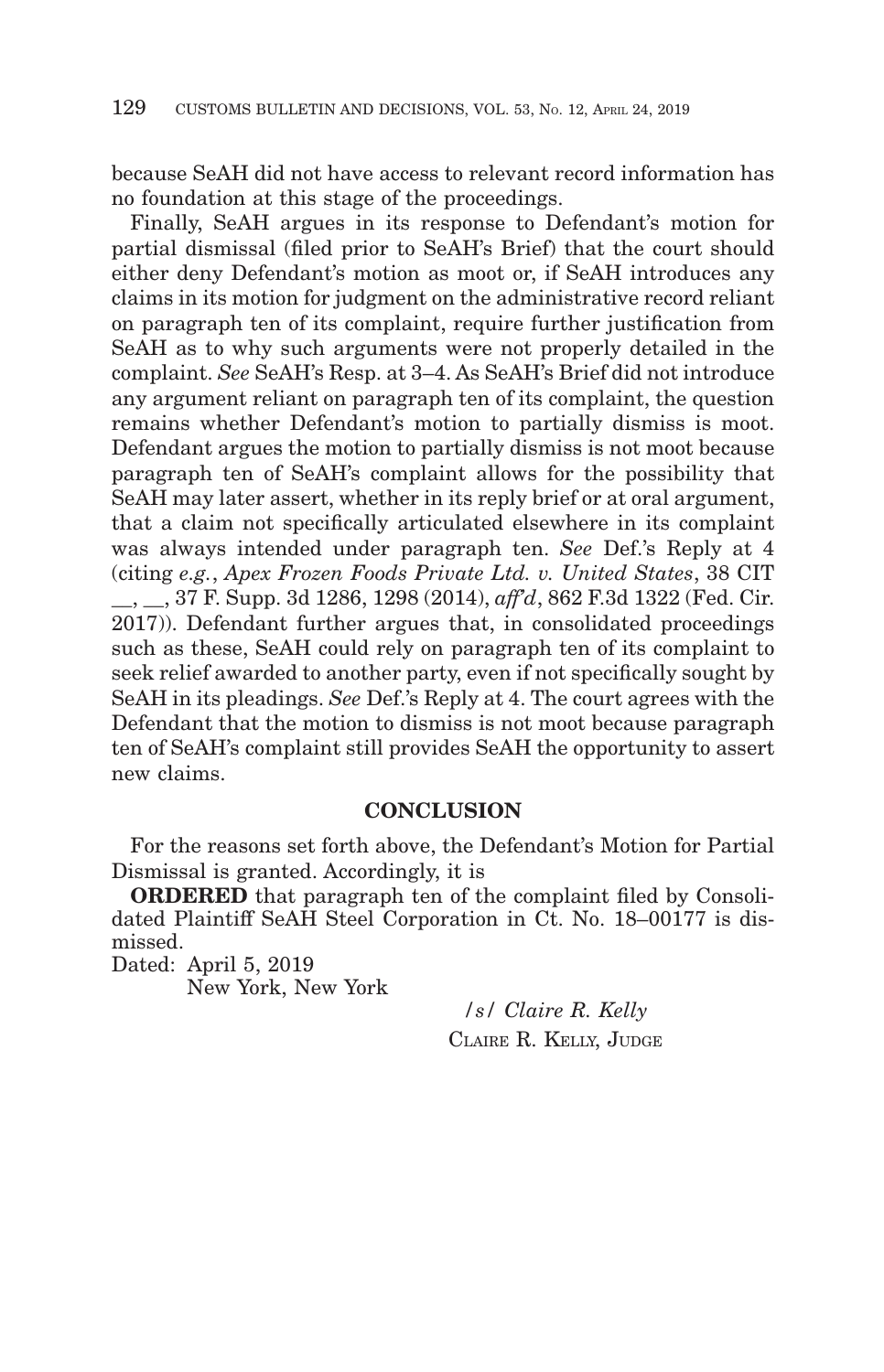#### Slip Op. 19–43

#### PERRY CHEMICAL CORPORATION, Plaintiff, v. UNITED STATES, Defendant.

Before: Claire R. Kelly, Judge Court No. 15–00168

[Granting Defendant's partial motion to dismiss in part and denying it in part.]

#### Dated: April 5, 2019

*Kelly A. Slater*, Appleton Luff Pte Ltd, of Washington, DC argued for Perry Chemical Corporation. With her on the brief were *Edmund W. Sim* and *Jay Y. Nee*.

*Alexander O. Canizares*, Trial Attorney, Commercial Litigation Branch, Civil Division, U.S. Department of Justice, of Washington, DC, argued for defendant. With him on the brief was *Benjamin C. Mizer*, Principal Deputy Assistant Attorney General, *Jeanne E. Davidson*, Director, and *Reginald T. Blades, Jr.*, Assistant Director. Of Counsel on the brief was *Melissa M. Brewer*, Attorney, Office of the Chief Counsel for Enforcement and Compliance, U.S. Department of Commerce, of Washington, DC.

#### *OPINION AND ORDER*

#### **Kelly, Judge:**

Perry Chemical Corporation ("Perry") brings this action to seek a writ of mandamus compelling the U.S. Department of Commerce ("Commerce") to issue modified liquidation instructions to U.S. Customs and Border Protection ("CBP") directing reliquidation without regard to antidumping duties of all entries of polyvinyl alcohol ("PVA") from Taiwan produced and exported by Chang Chun Petrochemical Co. Ltd. ("Chang Chun") during the periods of March 1, 2012 to February 28, 2013 and March 1, 2013 to December 29, 2013. Compl. at ¶ 1, June 19, 2015, ECF No. 4. Defendant, the United States, moves to dismiss, pursuant to United States Court of International Trade ("USCIT") Rules 12(b)(1) and 12(b)(6), respectively, Perry's complaint with respect to imports for which it alleges Perry sustained no injury, and with respect to the portion of Perry's complaint pertaining to imports of subject merchandise entered during the period of March 1, 2012 to February 28, 2013. *See* Def.'s Partial Mot. Dismiss Pl.'s Compl. With Respect to Previously Liquidated Entries & Entries for Which Pl. Had No Injury at 1, 7–8, 9–15, Sept. 16, 2015, ECF No. 14 ("Def.'s Partial Mot. Dismiss"). Perry submitted a response opposing Defendant's motion. *See* Pl.'s Resp. Opp'n Def.'s Partial Mot. Dismiss Pl.'s Compl. With Respect to Previously Liquidated Entries & Entries for Which Pl. Had No Injury, Nov. 6, 2015, ECF No. 20 ("Pl.'s Resp. Br."). The court held oral argument on May 20, 2016. *See* Appearance Sheet, May 23, 2016, ECF No. 30. The parties also submitted supplemental briefing in response to the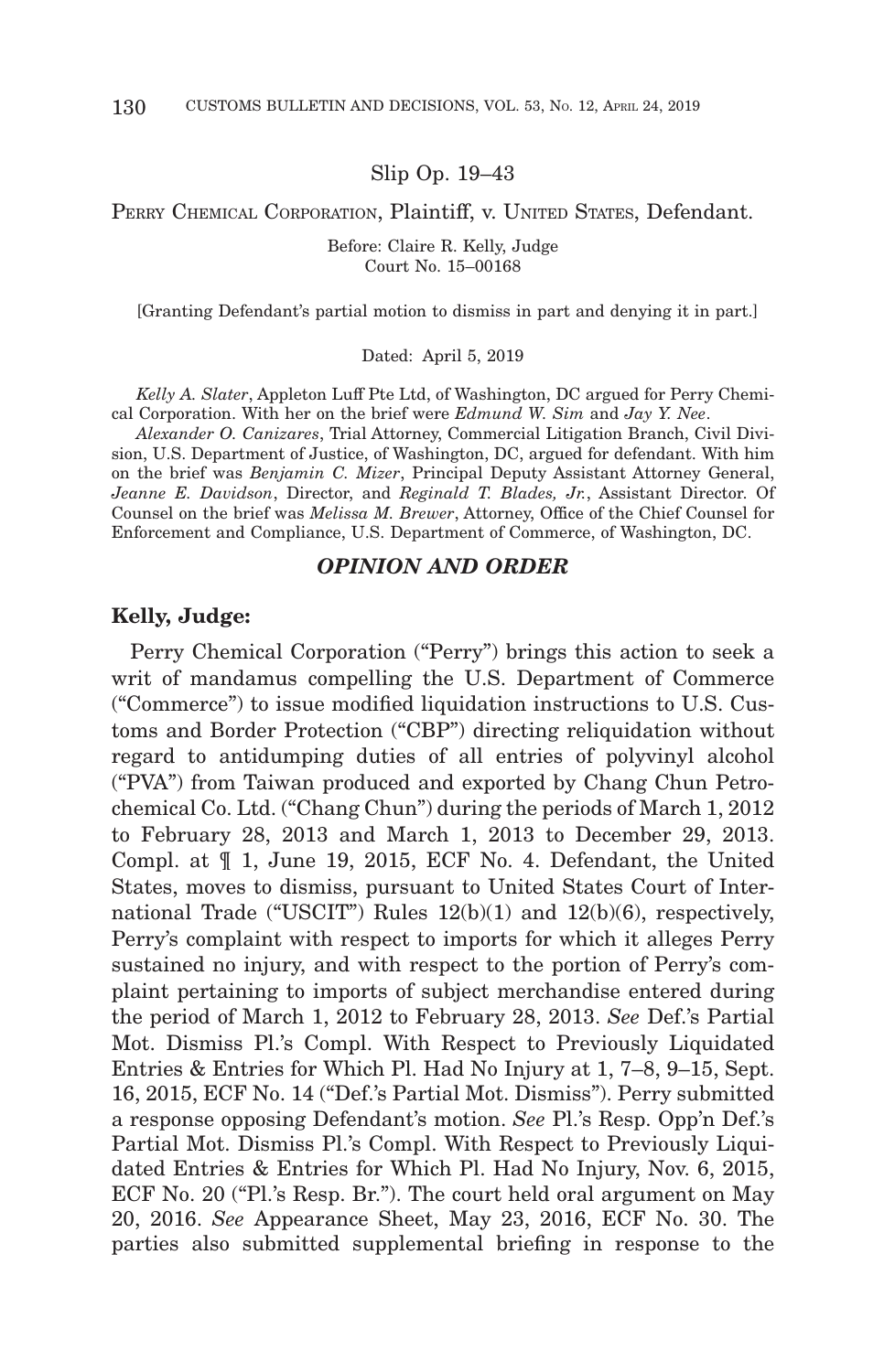court's request. *See* Def.'s Suppl. Br. Resp. Ct.'s July 19, 2016 Order, Sept. 6, 2016, ECF No. 34 ("Def.'s Suppl. Br."); Pl. [Perry's] Br. Resp. Def.'s Suppl. Br. Resp. Ct.'s July 19, 2016 Order, Sept. 27, 2016, ECF No. 35 ("Pl.'s Suppl. Resp. Br."); Def.'s Reply Suppl. Br. Resp. Ct.'s July 19, 2016 Order, Oct. 25, 2016, ECF No. 38 ("Def.'s Reply Suppl. Br."); *see also* Order, July 19, 2016, ECF No. 31. On January 15, 2019, the case was reassigned pursuant to 28 U.S.C. § 253(c) and USCIT Rule 77(e)(4). For the reasons that follow, Defendant's partial motion to dismiss is granted in part and denied in part.

## **BACKGROUND**

On September 27, 2004, Commerce initiated an investigation into imports of PVA from Taiwan. *See Initiation of Antidumping Duty Investigation: [PVA] from Taiwan*, 69 Fed. Reg. 59,204 (Dep't Commerce Oct. 4, 2004).<sup>1</sup> Commerce issued its preliminary determination on September 13, 2010, in which it calculated a preliminary antidumping margin of 3.02% for Chang Chun, an exporter of PVA and the only respondent participating in the investigation. [*PVA] from Taiwan*, 75 Fed. Reg. 55,552, 55,558 (Dep't Commerce Sept. 13, 2010) (preliminary determination of sales at less than fair value and postponement of final determination) ("*Preliminary Determination*"). Pursuant to its findings in the *Preliminary Determination*, Commerce instructed CBP to suspend liquidation of entries of the subject merchandise beginning September 13, 2010, and to collect cash deposits or bonds at 3.02% *ad valorem* on shipments exported by Chang Chun to the United States. *See* CBP Administrative Message No. 0257305 [attached as Ex. 3 to Compl.] at 2, 4, Sept. 14, 2010, ECF No. 4.

On February 1, 2011, Commerce issued its final determination in the investigation, calculating an antidumping margin of 3.08% for Chang Chun. *See [PVA] from Taiwan*, 76 Fed. Reg. 5,562 (Dep't Commerce Feb. 1, 2011) (final determination of sales at less than fair

<sup>1</sup> The investigation ceased temporarily when the International Trade Commission, on October 22, 2004, made a preliminary finding that there was no reasonable indication of injury due to imports of the subject merchandise. *See Polyvinyl Alcohol From Taiwan*, 69 Fed. Reg. 63,177 (Dep't Commerce Oct. 29, 2004). The petitioner challenged the ITC's determination before this court, and on remand the ITC reversed its preliminary finding and found there was a reasonable indication of injury due to imports of the subject merchandise. This court affirmed the ITC's remand determination. *See Celanese Chemicals, Ltd. v. United States*, 32 CIT \_\_, Slip Op. 08125 (Nov. 19, 2008). An importer of the subject merchandise appealed the decision before the Court of Appeals for the Federal Circuit, and the Court of Appeals affirmed the ITC's remand determination. *See* Notice of Entry of Judgment Without Opinion, Dec. 23, 2009, ECF No. 107 (Celanese Chemicals, Ltd. v. United States, Ct. No. 04–00594); *[PVA] From Taiwan; Determination*, 75. Fed. Reg. 15,726 (Dep't Commerce Mar. 25, 2010).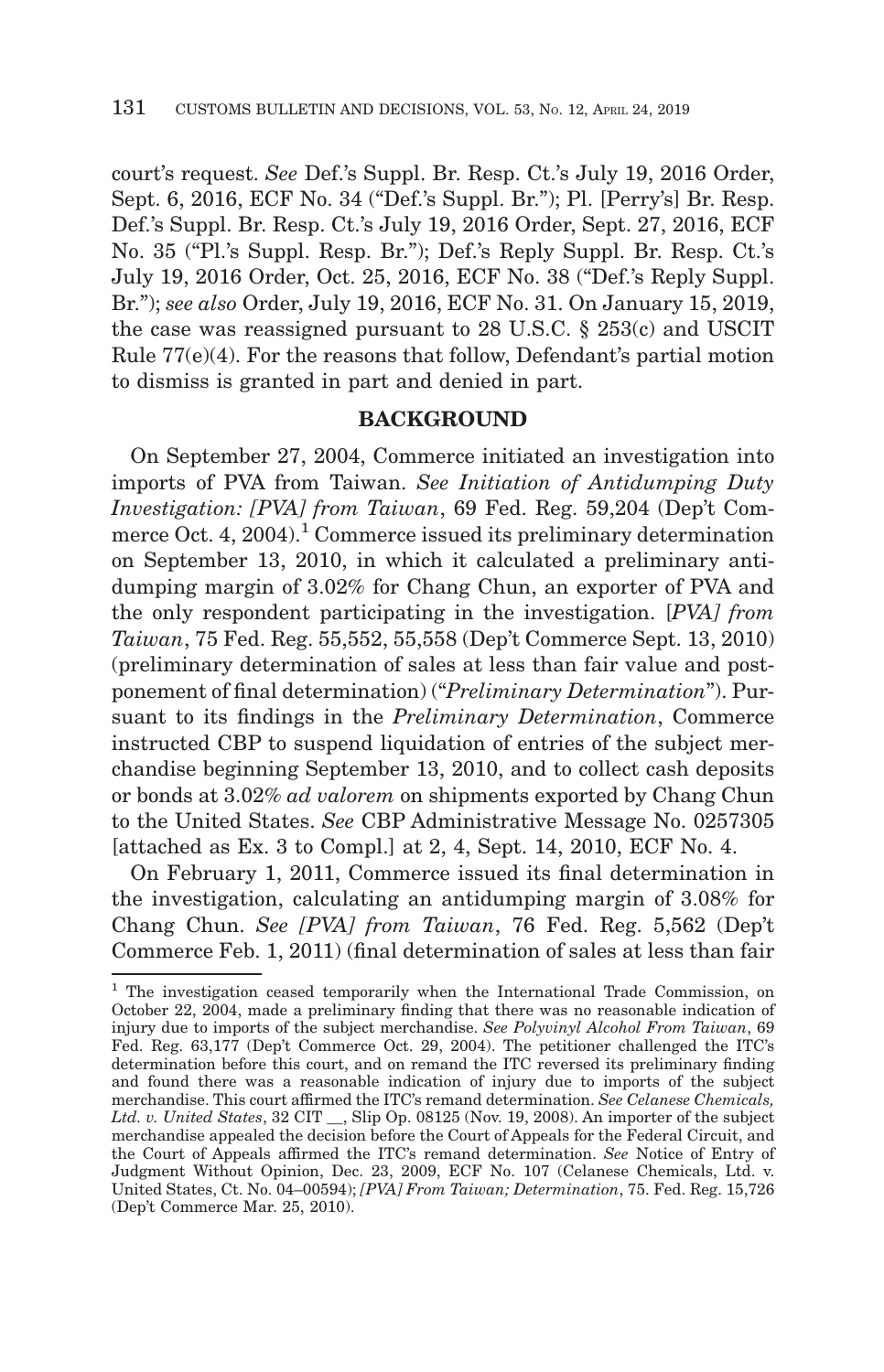value) ("*Inv. Final Determination*"). Pursuant to the *Inv. Final Determination*, Commerce instructed CBP to suspend liquidation of entries of subject PVA beginning February 1, 2011, and to require cash deposits or bonds at 3.08% *ad valorem* on shipments produced and exported by Chang Chun. *See* CBP Administrative Message No. 1033307 [attached as Ex. 4 to Compl.] at 2, 4, Feb. 2, 2011, ECF No. 4. Commerce published the antidumping duty ("ADD") order on PVA from Taiwan on March 15, 2011, *see [ADD] Order: [PVA] From Taiwan*, 76 Fed. Reg. 13, 982 (Dep't Commerce Mar. 15, 2011) ("ADD Order"), and instructed CBP to continue suspension of liquidation for subject entries made on or after March 14, 2011 and to collect cash deposits equal to the rate in effect at the time of entry. CBP Administrative Message No. 1075302 [attached as Ex. 5 to Compl.] at 2, Mar. 16, 2011, ECF No. 4. For Chang Chun, that rate was 3.08%. Compl. at ¶ 15. Plaintiff, Perry, is a U.S. importer of the subject PVA from Taiwan produced and exported by Chang Chun during the relevant periods: March 1, 2012 through February 28, 2013 ("AR2 period"), and March 1, 2013 through December 29, 2013 ("Open Period"). Compl. at ¶ 9.

On April 14, 2011, Chang Chun initiated an action before this court challenging certain aspects of Commerce's *Inv. Final Determination*. Summons, Apr. 14, 2011, ECF No. 1 (*Chang Chun Petrochemical Co. Ltd. v. United States*, Consol. Ct. No. 11–00095); Compl., May 16, 2011, ECF No. 8 (*Chang Chun Petrochemical Co. Ltd. v. United States*, Consol. Ct. No. 11–00095).

On April 30, 2012, Commerce announced the initiation of the first administrative review ("AR1") of the ADD order on PVA from Taiwan. *See Initiation of Antidumping and Countervailing Duty Administrative Reviews and Request for Revocation in Part*, 77 Fed. Reg. 25,401 (Dep't Commerce Apr. 30, 2012). The period of review for AR1 was September 13, 2010 through February 29, 2012. *[PVA] From Taiwan*, 78 Fed. Reg. 20,890, 20,890 (Dep't Commerce Apr. 8, 2013) (preliminary results of [ADD] administrative review; 2010–2012). As in the investigation, Chang Chun participated as the only respondent. On June 15, 2012, Commerce instructed CBP to continue suspending liquidation of Chang Chun's subject entries of PVA from Taiwan and to continue collecting cash deposits at the current rate. *See* CBP Administrative Message No. 2166302 [attached as Ex. 6 to Compl.] at 2–3, June 14, 2012, ECF No. 4. Perry thus continued to make cash deposits of 3.08% on its entries of subject merchandise. Compl. at ¶18.

On April 8, 2013, Commerce published the preliminary results of AR1, in which it calculated an antidumping margin for Chang Chun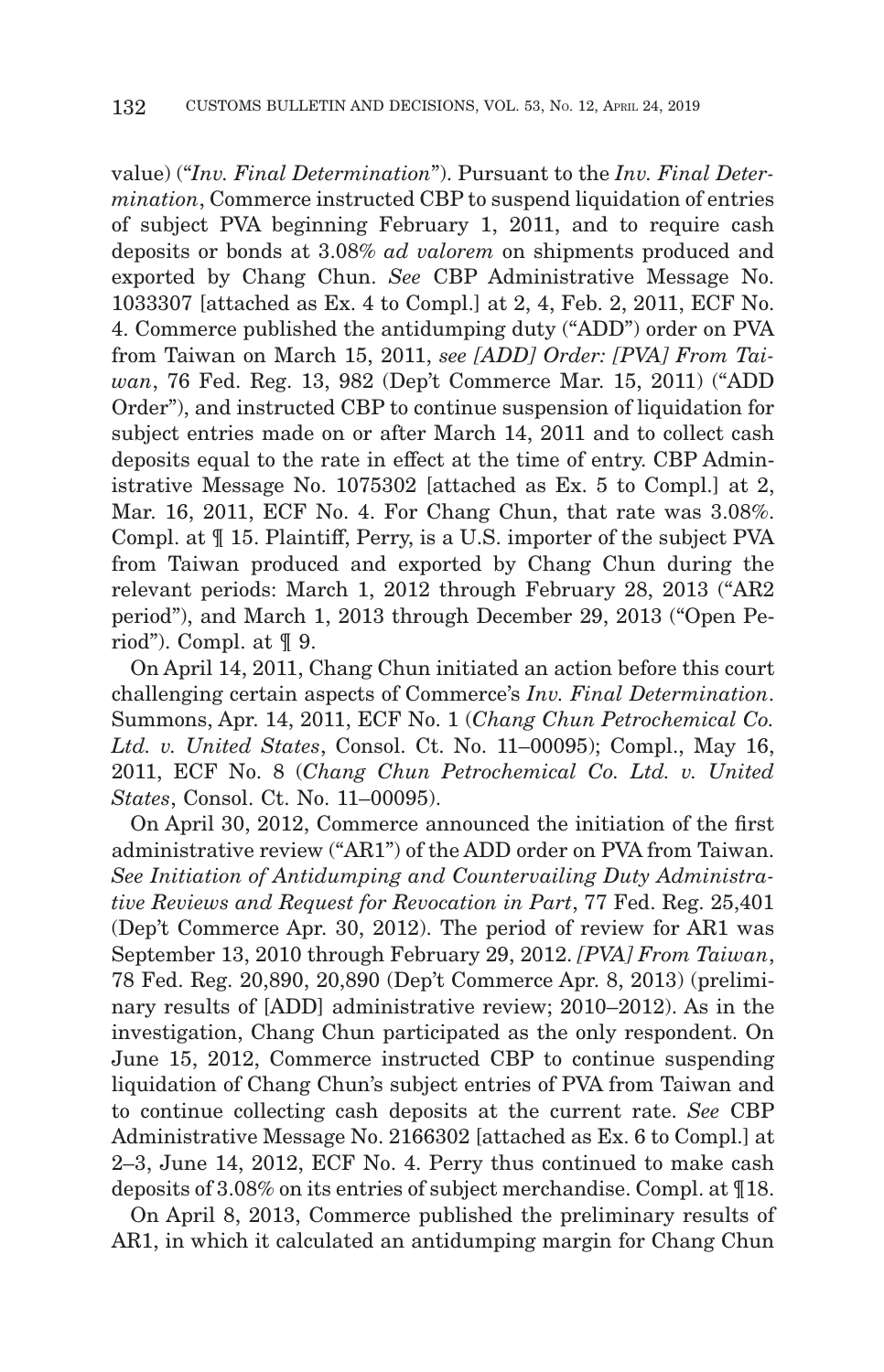of 0.00%. *See [PVA] From Taiwan*, 78 Fed. Reg. 20,890 (Dep't Commerce Apr. 8, 2013) (preliminary results of [ADD] administrative review; 2010–2012). Commerce explained that the cash deposit rate for Chang Chun would "be the rate established in the final results of [AR1]," and that "[t]hese cash deposit requirements, when imposed, shall remain in effect until further notice." *Id.* at 20,891. Perry thus continued to make cash deposits on its imports of subject PVA from Taiwan at 3.08%, ahead of the final results of AR1. Compl. at ¶ 19.

On April 10, 2013, the court remanded for further consideration Commerce's *Inv. Final Determination*. *Chang Chun Petrochemical Co. Ltd. v. United States*, 37 CIT \_\_, \_\_, 906 F. Supp. 2d 1369, 1382 (2013) ("*Chang Chun I*"). On May 1, 2013, Commerce announced the initiation of the second administrative review ("AR2") of the ADD order covering PVA from Taiwan. *See Initiation of Antidumping and Countervailing Duty Administrative Reviews and Request for Revocation in Part*, 78 Fed. Reg. 25,418 (Dep't Commerce May 1, 2013). The period of review for AR2 was March 1, 2012 through February 28, 2013. *Id.* at 25,420. Chang Chun was again the only respondent. *Id.* As a result of the initiation of AR2, Commerce instructed CBP to continue suspending liquidation of Chang Chun's subject entries of PVA and to continue collecting cash deposits at the rate in effect at the time. *See* CBP Administrative Message No. 3140309 [attached as Ex. 7 to Compl.] at 2–3, May 20, 2013, ECF No. 4. Perry thus continued to make cash deposits on its entries of subject PVA at a rate of 3.08%. Compl. at ¶ 22.

On June 24, 2013, Commerce published the final results of AR1, affirming its preliminary determination of a 0.00% antidumping margin for Chang Chun. *[PVA] from Taiwan*, 78 Fed. Reg. 37,794 (Dep't Commerce June 24, 2013) (final results of [ADD] administrative review; 2010–2012). Pursuant to the results of AR1, Commerce instructed CBP to revise the cash deposit rate for Chang Chun's entries of subject PVA to 0.00%, effective June 24, 2013. *See* CBP Administrative Message No. 3177303 [attached as Ex. 8 to Compl.] at 2, June 26, 2013, ECF No. 4. The majority of Perry's entries made during the period of review for AR1 were liquidated without regard to antidumping duties, i.e., at a 0.00% rate.<sup>2</sup> Compl. at  $\llbracket$  24.

On May 24, 2013, Chang Chun withdrew its request for an administrative review of the ADD order covering PVA from Taiwan,<sup>3</sup> and on

<sup>2</sup> CBP liquidated a small number of Perry's POR 1 entries at rates other than zero, which Perry protested before CBP. Compl. at ¶ 24, n.1.

<sup>3</sup> Chang Chun requested the review on May 1, 2013, and Commerce initiated AR2 pursuant to section  $751(a)$  of the Tariff Act of 1930, as amended, 19 U.S.C. § 1675(a), and 19 C.F.R. § 351.221(c)(1)(i).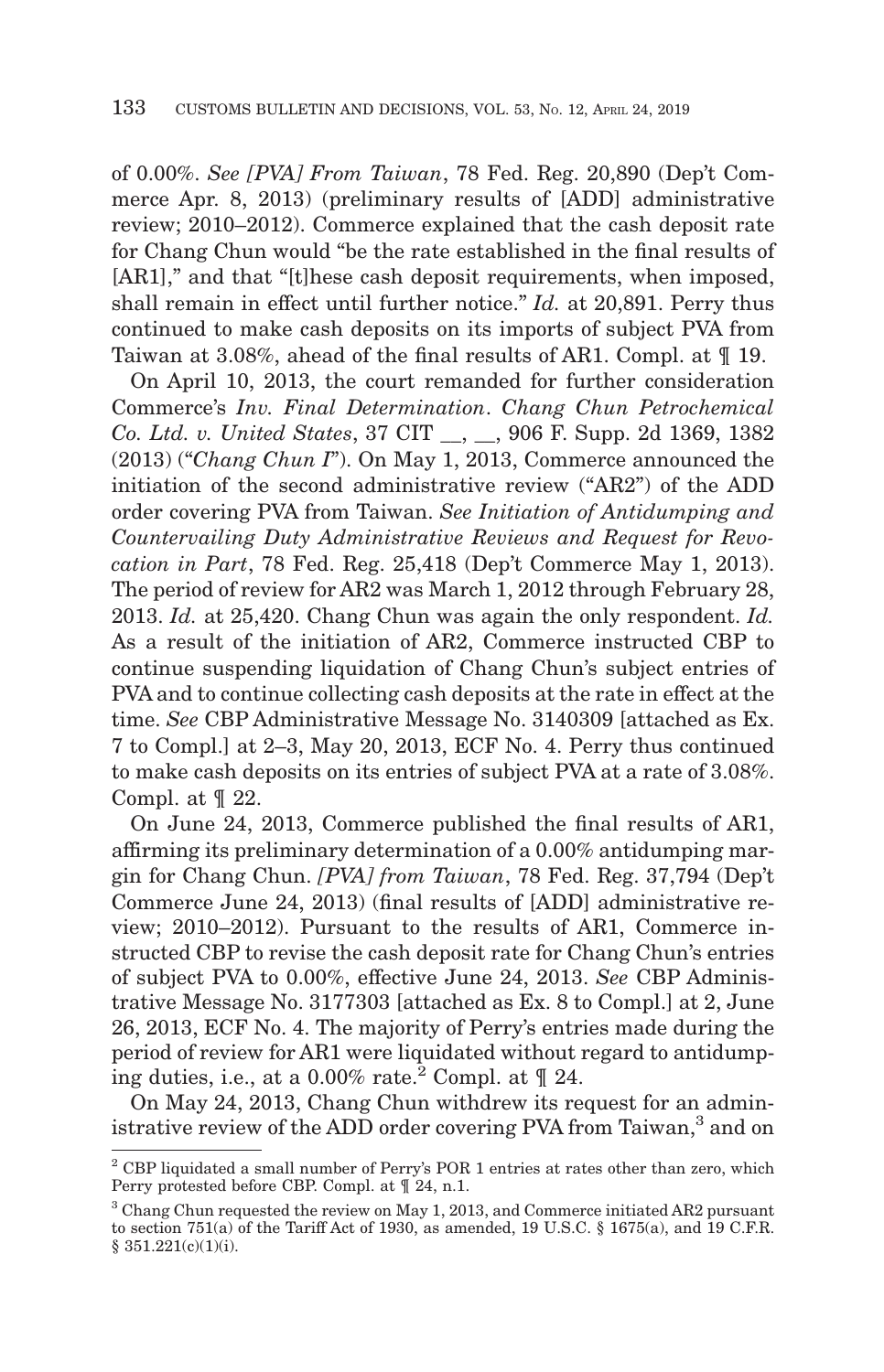July 1, 2013, Commerce rescinded AR2.4 *See [PVA] From Taiwan*, 78 Fed. Reg. 39,256 (Dep't Commerce July 1, 2013) (rescission of [ADD] administrative review; 2012–2013). Commerce instructed CPB to liquidate all entries of Chang Chun's subject PVA made during the AR2 period at the cash deposit rate required at the time of entry.5 *See* CBP Administrative Message No. 3199303 [attached as Ex. 2 to Compl.] at 2, July 18, 2013, ECF No. 4.

On July 12, 2013, Commerce issued its remand redetermination in the litigation challenging Commerce's *Inv. Final Determination*, calculating a weighted average dumping margin of 0.00% for Chang Chun. Results of Redetermination Pursuant to Court Remand, July 12, 2013, ECF No. 47–1 (*Chang Chun Petrochemical Co. Ltd. v. United States*, Consol. Ct. No. 11–00095). This court sustained Commerce's remand redetermination in an opinion issued on December 18, 2013. *Chang Chun Petrochemical Co. Ltd. v. United States*, 37 CIT

\_\_, \_\_, 953 F. Supp. 2d 1300, 1307 (2013) ("*Chang Chun II*"). On January 28, 2014, Commerce published a Timken notice<sup>6</sup> amending its *Inv. Final Determination* and revoking the ADD Order covering PVA from Taiwan in full. *See [PVA] From Taiwan*, 79 Fed. Reg. 4,442 (Dep't Commerce Jan. 28, 2014) (notice of court decision not in harmony with final determination of sales at less than fair value and revocation of [ADD] order) ("Timken/Revocation Notice"). The court's decision in *Chang Chun II* became final on February 18, 2014 when the period for appeal to the Court of Appeals for the Federal Circuit expired. *See* 28 U.S.C. §§ 2107 & 2645(c); Fed. R. App. P. 4(a)(1)(B).

On March 14, 2014, Commerce issued additional instructions directing CBP to liquidate Chang Chun's subject entries of PVA made during the Open Period (March 1, 2013 to December 29, 2013) at the cash deposit rate in place at the time of entry.7 CBP Administrative Message No. 4073303 [attached as Ex. 1 to Compl.] at 2–3, Mar. 14,

 $^4$  Pursuant to 19 C.F.R.  $\S~351.213(d)(1)$ , Commerce will rescind an administrative review "in whole or in part, if a party that requested a review withdraws the request within 90 days of the date of publication of notice of initiation of the requested review."

<sup>&</sup>lt;sup>5</sup> It is undisputed that the majority of Perry's AR2 entries were in fact liquidated prior to January 28, 2014, the date on which Commerce published the Timken notice revoking the ADD order. Perry's Resp. Ct.'s Mar. 12, 2019 Letter, Mar. 20, 2019, ECF No. 48; Def.'s Resp. to Ct.'s Mar. 12, 2019 Letter, Mar. 20, 2019, ECF No. 49.

<sup>6</sup> The Timken notice stems from *Timken Co. v. United States*, 893 F.2d 337 (Fed. Cir. 1990), as clarified by *Diamond Sawblades Mfrs. Coalition v. United States*, 626 F.3d 1374 (Fed. Cir. 2010), where the Court of Appeals for the Federal Circuit interpreted the requirements of 19 U.S.C. § 1516a(c)(1). Commerce must notify the public when a court's final judgment in a case is "not in harmony" with an original agency determination, and Commerce will suspend liquidation to ensure that post-notice entries are liquidated at a rate consistent with a conclusive court decision. *Timken Co.*, 893 F.2d at 341.

<sup>7</sup> Liquidation for these entries was suspended pending a request for an administrative review. *See* 19 C.F.R. § 351.213.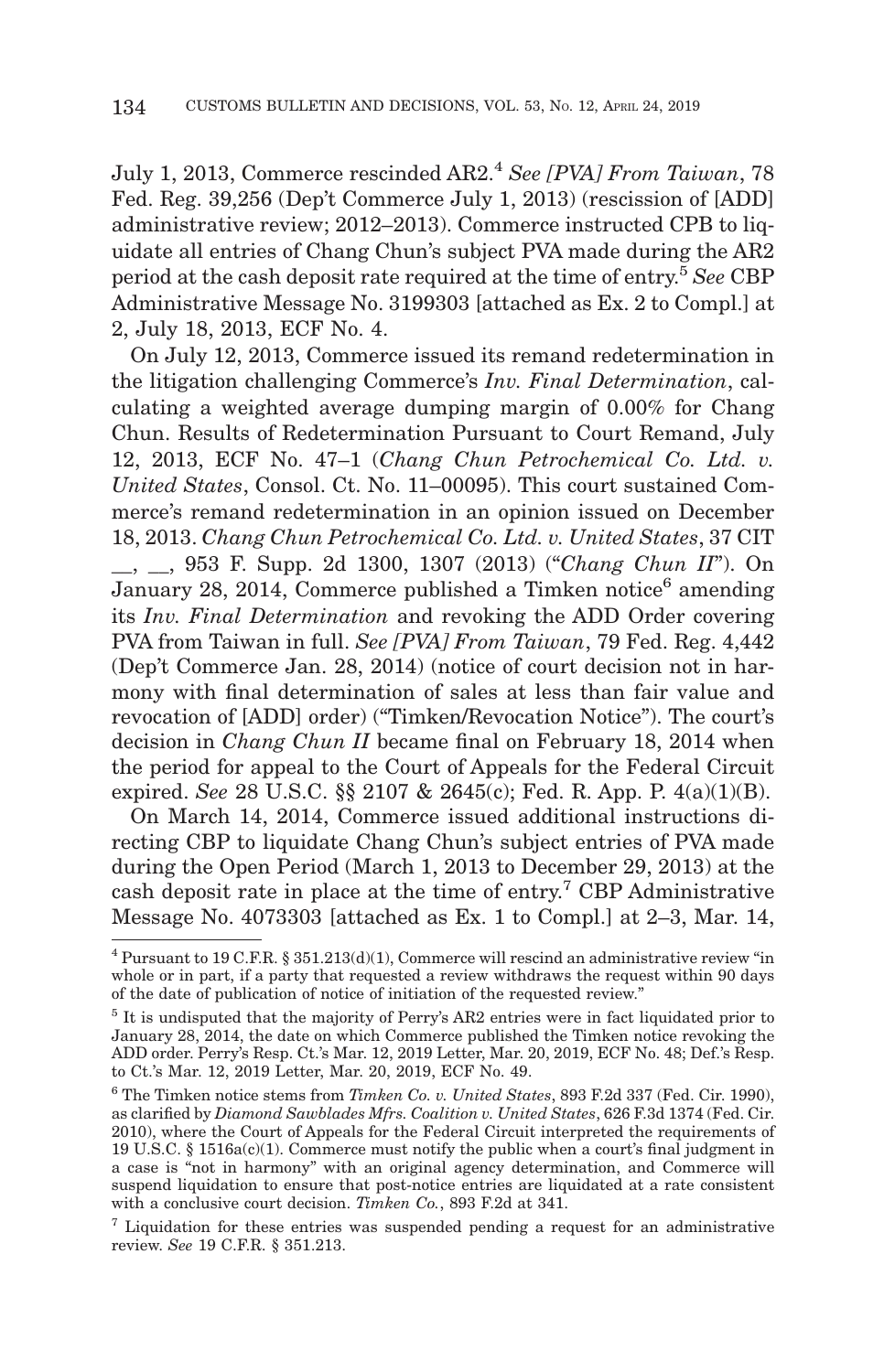2014, ECF No. 4 ("Post-Timken Instructions"); *see also [PVA] From Taiwan*, 79 Fed. Reg. 4,442, 4,442 n.2 (Dep't Commerce Jan. 28, 2014) (notice of court decision not in harmony with final determination of sales at less than fair value and revocation of [ADD] order) (explaining the effective date of *Chang Chun II*). Commerce's instructions specified that only the entries made on or after December 30, 2013 would be liquidated without regard to antidumping duties, i.e., CBP would issue a full refund of all cash deposits made for those entries, but not for the entries made previously. Post-Timken Instructions at 2–3.

## **JURISDICTION AND STANDARD OF REVIEW**

The court exercises jurisdiction pursuant to 28 U.S.C. § 1581(i)(4), which authorizes the court to review the administration and enforcement of, *inter alia*, ADD determinations under section 516A of the Tariff Act of 1930, as amended, 19 U.S.C. § 1516a.<sup>8</sup> The court will dismiss a complaint for failure to state a claim if it fails to allege facts "plausibly suggesting (not merely consistent with)" a showing that entitles the party to relief. *Bank of Guam v. United States*, 578 F.3d 1318, 1326 (Fed. Cir. 2009) (quoting *Bell Atl. Corp. v. Twombly*, 550 U.S. 544, 557 (2007). "Factual allegations must be enough to raise a right to relief above the speculative level," *Twombly*, 550 U.S. at 555, and "[t]hreadbare recitals of the elements of a cause of action, supported by mere conclusory statements, do not suffice." *Ashcroft v. Iqbal*, 556 U.S. 662, 678 (2009) (citation omitted). In deciding a 12(b)(6) motion to dismiss, the court "must accept as true the complaint's undisputed factual allegations and should construe them in a light most favorable to the plaintiff." *Cambridge v. United States*, 558 F.3d 1331, 1335 (Fed. Cir. 2009).

#### **DISCUSSION**

Perry now seeks a writ of mandamus directing Commerce to issue instructions to CBP to reliquidate Chang Chun's entries during the AR2 period and the Open Period without regard to antidumping duties. Compl. at 10. Perry argues that Commerce failed to instruct CBP to liquidate Chang Chun's entries of PVA from Taiwan in accordance with the court's decisions in *Chang Chun I* and *Chang Chun II*, and Commerce's amended final determination and revocation of the original ADD order. Compl. at ¶ 33. Specifically, Perry contends that Chang Chun's entries of PVA made during the AR2 period, as well as

<sup>8</sup> Further citations to the Tariff Act of 1930, as amended, are to the relevant provisions of Title 19 of the U.S. Code, 2012 edition.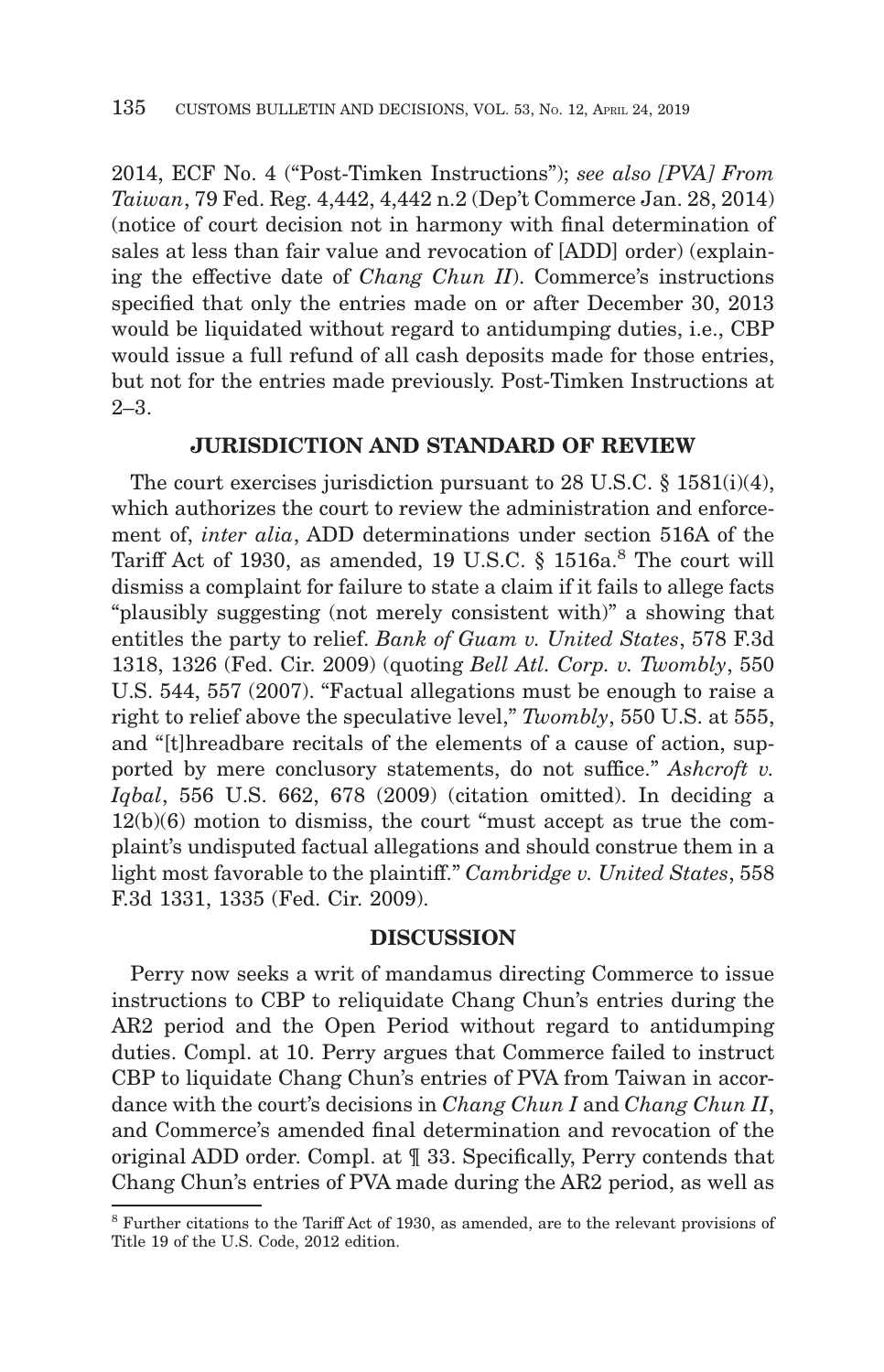Chang Chun's entries of PVA made during the Open Period, which were liquidated at the rate in place at the time of entry, should be liquidated without regard to antidumping duties.<sup>9</sup> *Id.* Defendant moves to partially dismiss Perry's claim to the extent that it seeks relief for injuries allegedly sustained by other parties, and with respect to the AR2 entries. The court addresses the arguments in turn.

## **A. Entries for Which Perry Did Not Pay Cash Deposits**

Defendant moves to dismiss for lack of subject matter jurisdiction Perry's complaint to the extent that it seeks relief based on injuries allegedly sustained by parties other than Perry. Def.'s Partial Mot. Dismiss at 8, 14–15. Defendant emphasizes that Perry's complaint seeks reliquidation of all entries of subject PVA from Taiwan produced and exported by Chang Chung during the relevant periods, without regard for who imported the entries or paid cash deposits on them. *Id.* at 14 (citing Compl. at 10). Defendant contends that Perry lacks standing with respect to those entries for which it was not the importer. *Id.* Perry argues that Defendant's argument fails to understand the operation of ADD orders, Perry's actual request for relief, and the court's broad remedial powers pursuant to 28 U.S.C. § 1581(i). Pl.'s Resp. Br. at 12. For the reasons that follow, Perry lacks standing with respect to the above-mentioned entries and Defendant's motion is therefore granted.

Standing is a threshold matter in which the court ensures that the plaintiff meets the requirements of Article III of the Constitution. *McKinney v. U.S. Dept. of Treasury*, 799 F.2d 1544, 1549 (Fed. Cir. 1986); *see also Warth v. Seldin*, 422 U.S. 490, 517–518 (1975) ("[t]he rules of standing, . . . are threshold determinants of the propriety of judicial intervention."). The Constitution constrains the federal courts' jurisdiction to cases which involve "actual cases or controversies," and standing constitutes part of this limitation. *Simon v. E. Ky. Welfare Rights Org.*, 426 U.S. 26, 37 (1976) ("No principle is more fundamental to the judiciary's proper role in our system of government than the constitutional limitation of federal-court jurisdiction to actual cases or controversies."); *see* U.S. Const. art. III, § 2, cl. 1. "[T]he core component of standing is an essential and unchanging part of the case-or-controversy requirement of Article III." *See Lujan v. Defenders of Wildlife*, 504 U.S. 555, 560 (1992). To establish standing, a plaintiff must satisfy three elements. First, it must have suf-

 $^9$  Perry's complaint avers that "all of Perry's cash deposits on its entries of subject PVA for this additional period [AR2] were unlawfully liquidated at the cash deposit rate." Compl. at ¶ 7.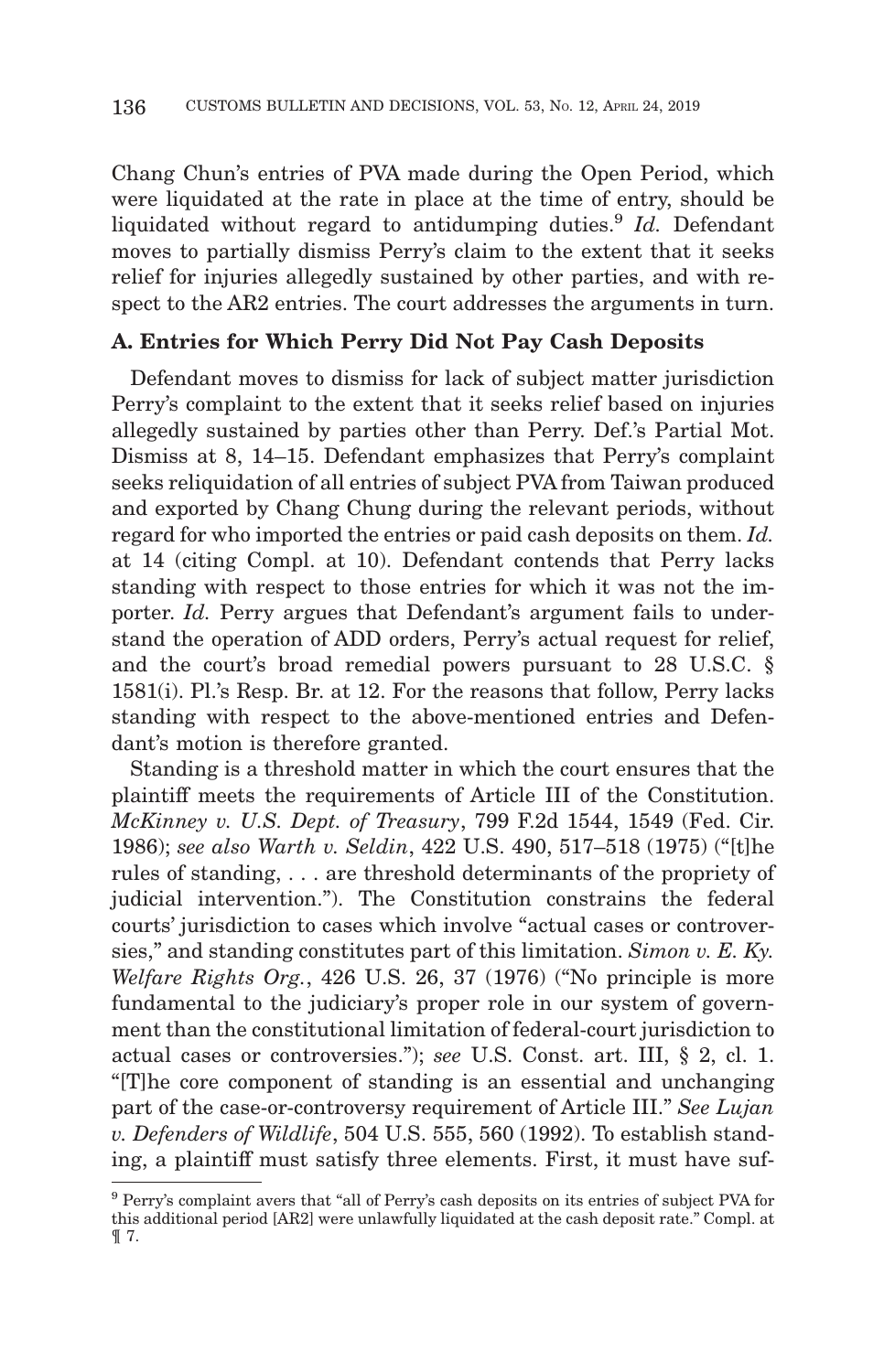fered an "injury in fact," that is, "an invasion of a legally protected interest" that is "concrete and particularized" and "actual or imminent, not conjectural or hypothetical." *Id*. at 560. Second, a causal connection must exist between the injury and the conduct complained of. *Id.* Third, the plaintiff must show a likelihood that the injury can be redressed by a favorable court decision. *Id.* at 561.

Here, with respect to entries for which Perry was not the importer and did not pay the cash deposits, Perry suffered no "injury in fact," as Perry paid nothing on these entries and was not impacted by their liquidation. *Lujan*, 504 U.S. at 560. Perry may thus assert its claim only with respect to entries for which it was the importer and paid the cash deposit rate. With respect to entries for which that is not the case, during both the AR2 period and the Open Period, Perry lacks standing.

Perry contends that Commerce's revocation of the ADD order was not limited to specific importers and should apply to all shipments of subject PVA from Taiwan during the relevant periods. Pl.'s Resp. Br. at 12–13. Although Commerce may not have limited its directive to specific importers, Perry may not maintain a claim for which it suffered no particularized injury nor faced imminent threat of such injury. *Compare Warth*, 422 U.S. at 499 (1975) ("the plaintiff generally must assert his own legal rights and interests, and cannot rest his claim to relief on the legal rights or interests of third parties"), *with Shenyang Yuanda Aluminum Indus. Engineering Co., Ltd. v. United States*, Appeal No. 18–1553 (Fed. Cir. Mar. 18, 2019) (holding that interested parties that participated by invitation in a scope inquiry at the administrative level but at whose merchandise the scope proceeding was not directed had constitutional standing to challenge Commerce's scope determination).

Perry further maintains that under the statutory framework, there is no legal basis for Commerce to apply a revoked ADD order to a single importer because ADD orders cover specific countries, not specific importers, and thus there would exist no occasion in which a single importer would bring an action under section 1581(i). Pl.'s Resp. Br. at 13. This line of argument sidesteps the fact that Perry is attempting to bring an action based on entries for which it suffered no "injury in fact." *Lujan*, 504 U.S. at 560. That the statute does not expressly contemplate applying a revoked ADD order to a single importer does not mean that Perry must seek reliquidation of all subject entries—even those for which it suffered no injury—to state a claim. Such an approach would implicitly negate the standing requirement imposed by Article III of the Constitution.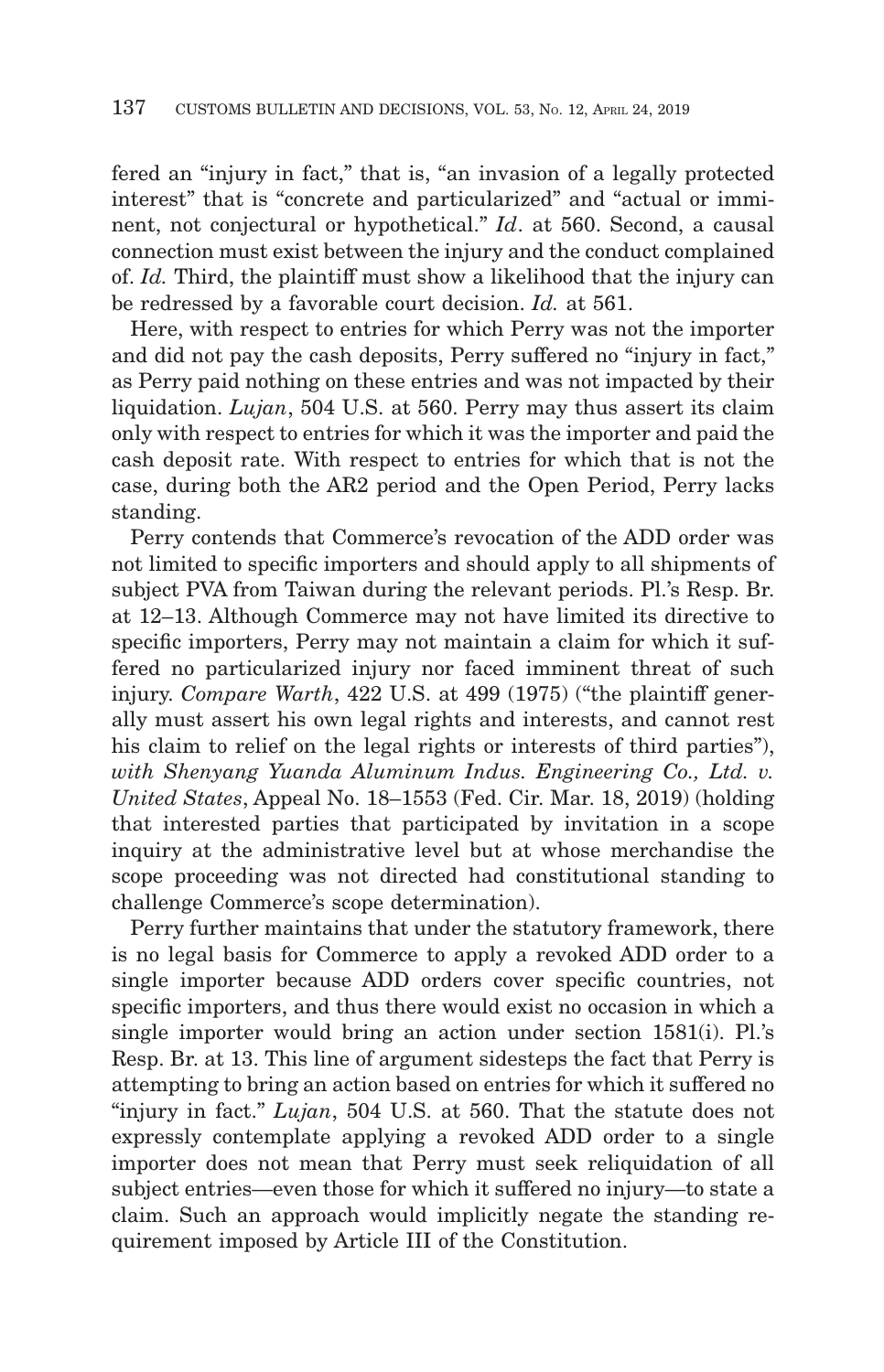Finally, Perry asserts that it does not seek refunds of cash deposits potentially made by other importers during AR2. Pl.'s Resp. Br. at 14–16. Perry argues that although its desired remedy—reliquidation of all subject entries during the relevant periods, not just Perry's may affect other parties, this fact does not affect the validity of Perry's cause of action and requested relief. *Id.* at 17. Paragraph one of Perry's complaint states that Perry seeks

a writ of mandamus from the Court compelling [Commerce] to issue corrected liquidation instructions to [CBP] directing that entries of [PVA] from Taiwan produced and exported by [Chang Chun] during the periods March 1, 2012 to February 28, 2013 and March 1, 2013 to December 29, 2013 be reliquidated without regard to antidumping duties, in accordance with Commerce's amended final determination and revocation of the [ADD] order covering PVA from Taiwan, and all cash deposits made by Perry be returned, with interest, as provided by law.

Compl. at ¶ 1 (internal citation omitted). Although the above paragraph limits Perry's request for refunds to entries for which it paid cash deposits, it nonetheless requests reliquidation of all of Chang Chun's entries—regardless of importer—during the relevant periods. Moreover, the complaint's request for relief seeks

a writ of mandamus directing Commerce to issue instructions to [CBP] within to [sic] (10) days to reliquidate without regard to antidumping duties all entries of subject PVA produced and exported by Chang Chun during the periods of March 1, 2012 to February 28, 2013 and March 1, 2013 to December 29, 2013, and to refund excess antidumping duty deposits, with interest, as provided by law.

Compl. at 10 (Request for Relief). The request for relief again makes clear that Perry seeks reliquidation of all entries, irrespective of whether Perry paid cash deposits on those entries. Perry alleges no particularized injury relating to entries for which it paid no cash deposits. Accordingly, to the extent that there are entries from Chang Chun during the relevant periods for which Perry did not pay the cash deposits, Perry lacks standing with respect to such entries and this Court accordingly lacks subject matter jurisdiction.

## **B. Chang Chun's AR2 Entries**

Perry argues that the court's decisions and Commerce's amended final determination and revocation of the order on January 28, 2014 render the original antidumping order "unlawful," and that Com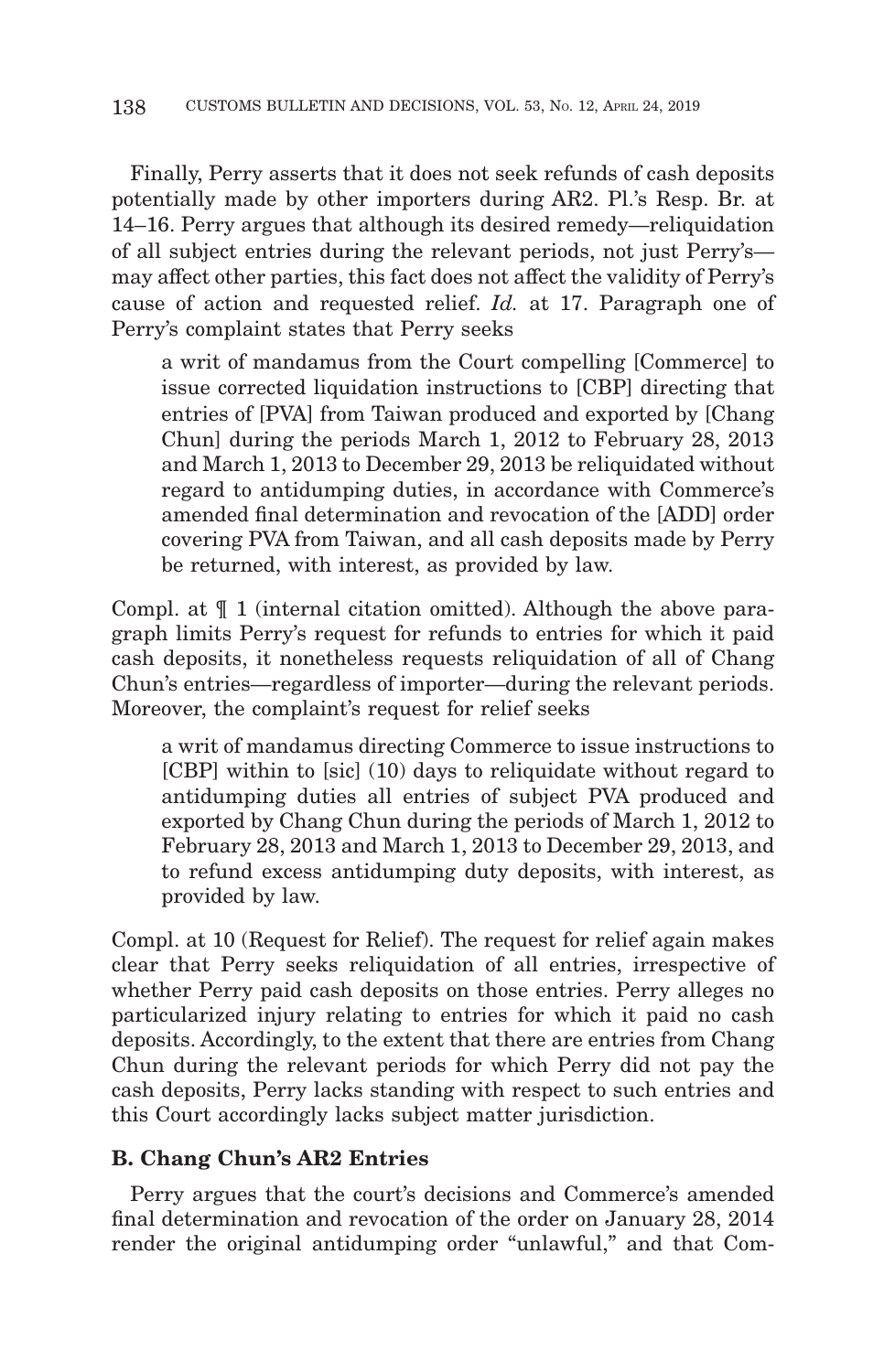merce's Post-Timken Instructions were inconsistent with such results. Compl. at ¶ 33. Perry challenges Commerce's Post-Timken Instructions, arguing they failed to give effect to *Chang Chun II* with respect to the AR2 entries and the Open Period entries. Pl.'s Resp. Br. at 4. Under Perry's view of the relevant law, pursuant to the Administrative Procedure Act ("APA") and the Court's residual jurisdiction provision, 28 U.S.C. § 1581(i)(4), Commerce must reliquidate the AR2 entries (liquidated pursuant to instructions dated July 18, 2013) and the Open Period entries (liquidated pursuant to instructions issued March 14, 2014) without regard to antidumping duties. Pl.'s Resp. Br. at 4. Perry describes the cash deposits made for these entries as "unlawfully withheld," arguing that the reliquidation is "provided by law." *Id.*

Defendant moves to dismiss Perry's claim with respect to entries made during the AR2 period, arguing that Perry has failed to state a claim for which relief may be granted. Def.'s Partial Mot. Dismiss at 7–8, 9–14; USCIT R.  $12(b)(6)$ <sup>10</sup> Defendant contends that Commerce lawfully instructed CBP to liquidate these entries in accordance with the relevant antidumping statutes and regulations governing liquidation.11 *Id.* at 8, 10–13. Further, Defendant argues that Perry failed to protect its rights with respect to the AR2 entries. *Id.* at 13–14; Def.'s Suppl. Br. at 3–16. Specifically, Defendant contends that Perry could have either (1) participated in the ADD investigation, thus positioning it to challenge the *Inv. Final Determination* in this court and file for an injunction enjoining liquidation, or (2) requested and participated in AR2, thus triggering suspension of liquidation of subject entries. Def.'s Suppl. Br. at 3–11; 19 U.S.C. § 1516a(a)(2)(A); 19 U.S.C. § 2631(c); *see also* 19 U.S.C. § 1675(a)(2)(C).

Perry fails to state a claim for which relief should be granted with respect to the AR2 entries liquidated prior to Commerce's revocation of its order on January 28, 2014 because Commerce lawfully instructed CBP to liquidate Chang Chun's AR2 entries, and Perry took no steps to delay liquidation.12 Liquidation is the "final computation or ascertainment of duties on entries." 19 C.F.R. § 159.1 (2012). As a

 $10$  Defendant cites Rule  $12(b)(5)$  on page 8 of its brief but presents its argument as Perry failing to state a claim upon which relief may be granted. USCIT Rule  $12(b)(5)$  previously prescribed the failure to state a claim defense, but the rules were modified on July 1, 2015 to correspond with the Federal Rules of Civil Procedure. *See* USCIT Rule 12 (Practice Comment). Failure to state a claim now falls under USCIT Rule 12(b)(6).

<sup>&</sup>lt;sup>11</sup> Defendant's motion to dismiss applies only to the AR2 entries; it does not cover Perry's claim with respect to the Open Period entries. *See* Def.'s Partial Mot. Dismiss at 7–8.

<sup>&</sup>lt;sup>12</sup> In a letter to the court, Defendant confirmed that a small number of Perry's AR2 entries were liquidated after January 28, 2014, the date on which Commerce published the Timken/Revocation Notice. Def.'s Resp. to Ct.'s Mar. 12, 2019 Letter, Mar. 20, 2019, ECF No. 49. The court dismisses Perry's complaint as to the AR2 entries solely with respect to Perry's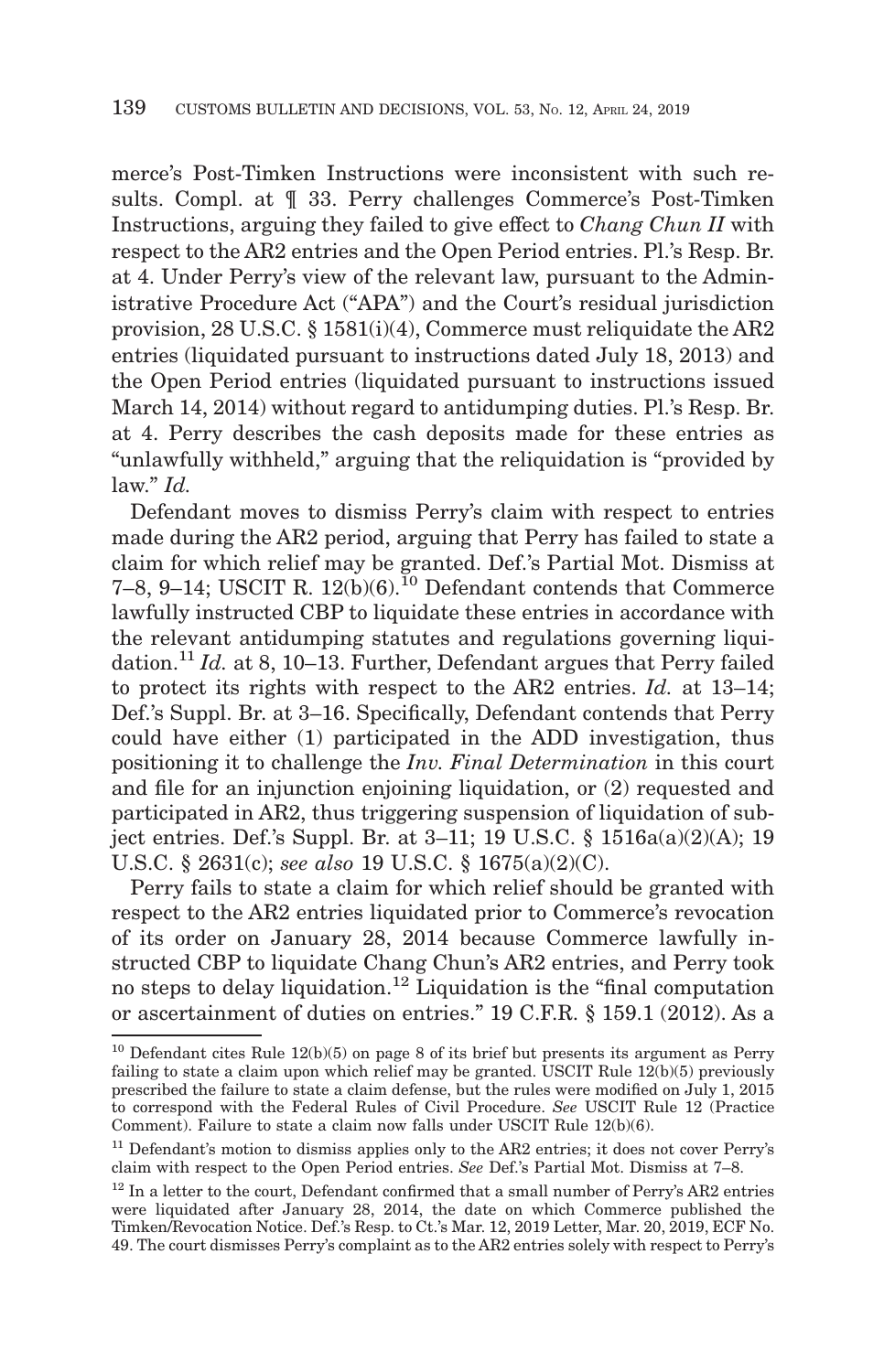general rule, "entries of merchandise . . . covered by a determination of the Secretary . . . shall be liquidated in accordance with the determination of the Secretary." 19 U.S.C. § 1516a(c)(1). Where entries have been lawfully liquidated, a subsequent court decision affecting the ADD for the relevant period is powerless to alter the duties already assessed. *See Zenith Radio Corp. v. United States*, 710 F.2d 806, 810 (Fed. Cir. 1983) (holding that liquidation of entries made during an administrative review period would constitute irreparable harm for a domestic manufacturer because, without it, the court would be unable to ensure that duties were correctly assessed for the relevant period, the only effective remedy available); *cf. Shinyei Corp. of Am. v. United States*, 355 F.3d 1297, 1309 (Fed. Cir. 2004) (allowing a party to seek reliquidation of entries on the grounds that Commerce's liquidation instructions were unlawful). A party may delay liquidation of entries, however, and potentially avoid having entries liquidated at the cash deposit rate calculated in the final determination by taking one of several steps. These steps are provided by statute and regulation and are available at different points in time.

First, a party may delay liquidation at the estimated rate by participating in the antidumping investigation, challenging the final determination before this court, and filing for an injunction enjoining liquidation. 19 U.S.C. § 1516a(c); *see also Zenith*, 710 F.2d at 810. Entries subject to the injunction are then liquidated "in accordance with the final court decision." 19 U.S.C. § 1516a(e). Absent an injunction, Commerce instructs CBP to liquidate the entries at the cash deposit rate in place at the time of entry. 19 U.S.C. § 1516a(c); *see also Mukand Int'l, Ltd. v. United States*, 29 CIT 1526, 1532, 412 F. Supp. 2d 1312, 1317 (2005) (holding that an importer's failure to seek injunction prior to liquidation of its entries prevented the court from exercising subject matter jurisdiction over its claim that it was entitled to a refund of cash deposits).

Second, and subsequent to the investigation, a party may delay liquidation of subject entries by requesting an administrative review

AR2 entries which were in fact liquidated on or before January 28, 2014. *See* 19 U.S.C. § 1516a(c)(1). The majority of Perry's AR2 entries fall into this category. *See id.* The court declines to dismiss Perry's complaint with respect to Perry's AR2 entries not liquidated on or before January 28, 2014, the date on which Commerce issued the Timken/Revocation Notice. Under § 1516a(c)(1), entries not liquidated at the time Commerce revoked the ADD order would no longer constitute merchandise "covered by a determination of the Secretary." It would therefore be unlawful for Commerce to liquidate such entries at the rate in place at the time of entry, given that the rate would have been discredited. *See* 19 U.S.C. § 1516a(c)(1); *see also Timken Co. v. United States*, 893 F.2d 337, 341–42 (Fed. Cir. 1990) (explaining that 19 U.S.C.  $\S$  1516a(c)(1) carries a presumption of correctness with respect to Commerce's determinations, but that presumption "disappears" when the Court of International Trade or the Court of Appeals for the Federal Circuit issues a decision contrary to that determination, and that liquidation should be in accordance with the conclusive decision).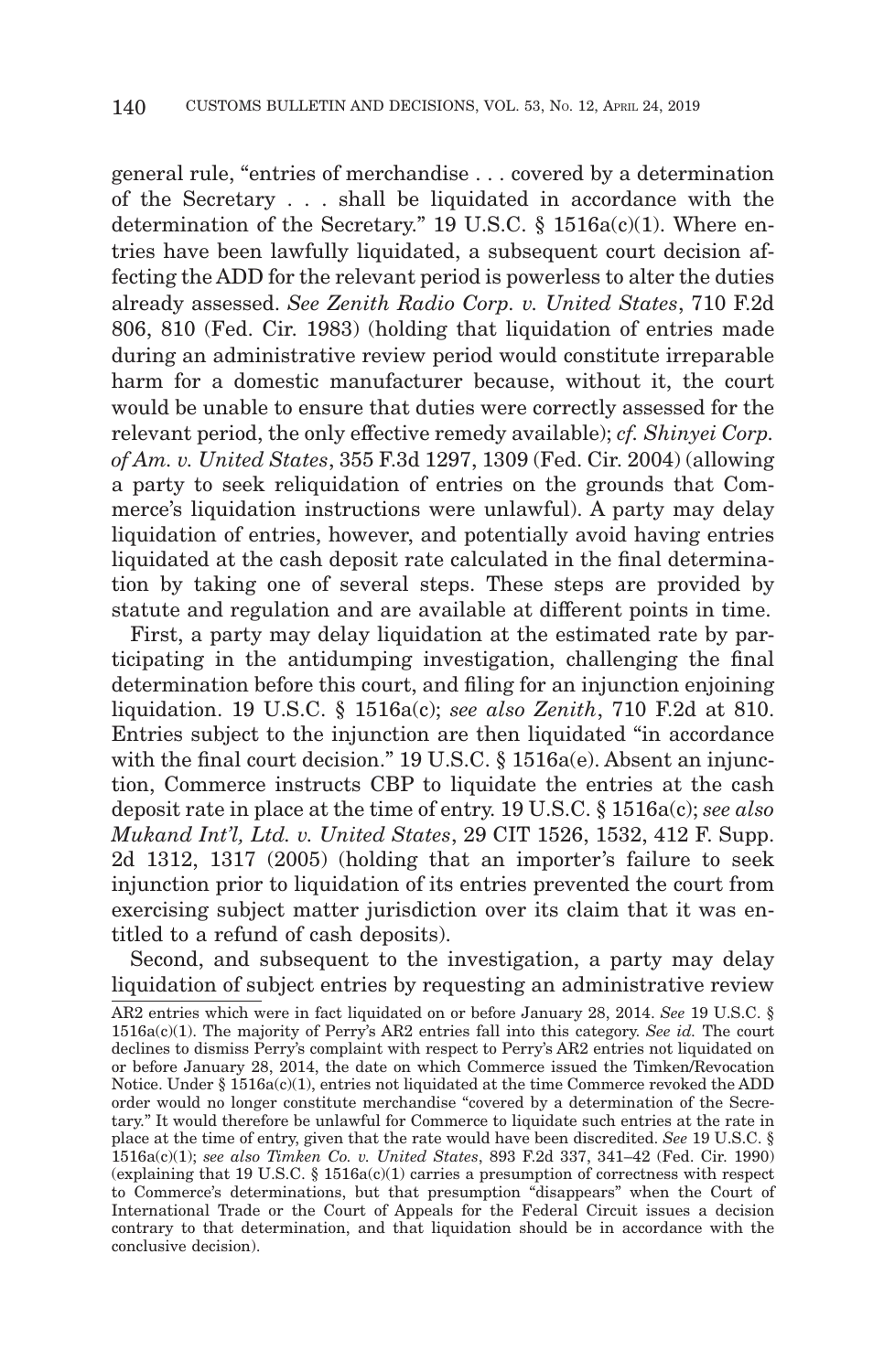of an ADD order, in which case the result of that administrative review serves as "the basis for the assessment of . . . antidumping duties . . . and for deposits of estimated duties." 19 U.S.C. §  $1675(a)(2)(C)$ . If no review is requested, however, Commerce instructs CBP, "without additional notice," to liquidate entries of the subject merchandise "at rates equal to the cash deposit of, or bond for, estimated antidumping duties . . . required on that merchandise at the time of entry." 19 C.F.R.  $\frac{8}{351.212(c)(1)}$ . This is the "automatic assessment" mechanism. 19 C.F.R. § 351.212(c).

Here, Commerce lawfully instructed CBP on July 18, 2013 to liquidate Chang Chun's AR2 entries once Chang Chun withdrew its request for an administrative review on May 24, 2013 and Commerce rescinded AR2 on July 1, 2013. There was no injunction in place from litigation related to the investigation, and there was no administrative review suspending liquidation. Pursuant to 19 U.S.C. §  $1516a(c)(1)$ , where liquidation is not enjoined by the court, entries are liquidated "in accordance with the determination of the Secretary" if entered "on or before the date of" the Timken notice. Chang Chun's AR2 entries that were liquidated pursuant to Commerce's July 18, 2013 instructions on or prior to the day Commerce issued the Timken/ Revocation Notice—January 28, 2014—fall squarely within this description.

Although Perry could have prevented its entries from being liquidated at the cash deposit rate, it slept on its rights. Perry could have participated as a party to the proceeding in the ADD investigation. *See* 19 U.S.C. § 1516a(a)(2)(A); *see also* 19 U.S.C. § 1677(9)(A) (defining "interested party" as, *inter alia*, a U.S. importer of subject merchandise). Had it done so, Perry could have brought an action in this court challenging the *Inv. Final Determination* and sought an injunction enjoining liquidation. 19 U.S.C. §  $1516a(a)(2)(A)(i)(II)$ ; 19 U.S.C. § 1516a(c)(2). Perry took no such steps.

Perry could have also requested and participated in AR2. *See* 19 U.S.C. § 1675(a)(1); 19 C.F.R. § 351.213(b). When an interested party requests an administrative review, liquidation of the entries subject to the review is suspended until Commerce publishes the final results of the review. *See* 19 U.S.C. § 1675(a)(2)(C). A party must, however, request an administrative review in order to avoid having entries liquidated automatically at the estimated rate. *See Mitsubishi Electronics America, Inc. v. United States*, 44 F.3d 973, 976–77 (Fed. Cir. 1994) (explaining that where no party makes a request for an administrative review, Commerce instructs CBP automatically to assess duties at the estimated rate). Here, Perry never requested an administrative review, and Commerce rescinded AR2 after Chang Chun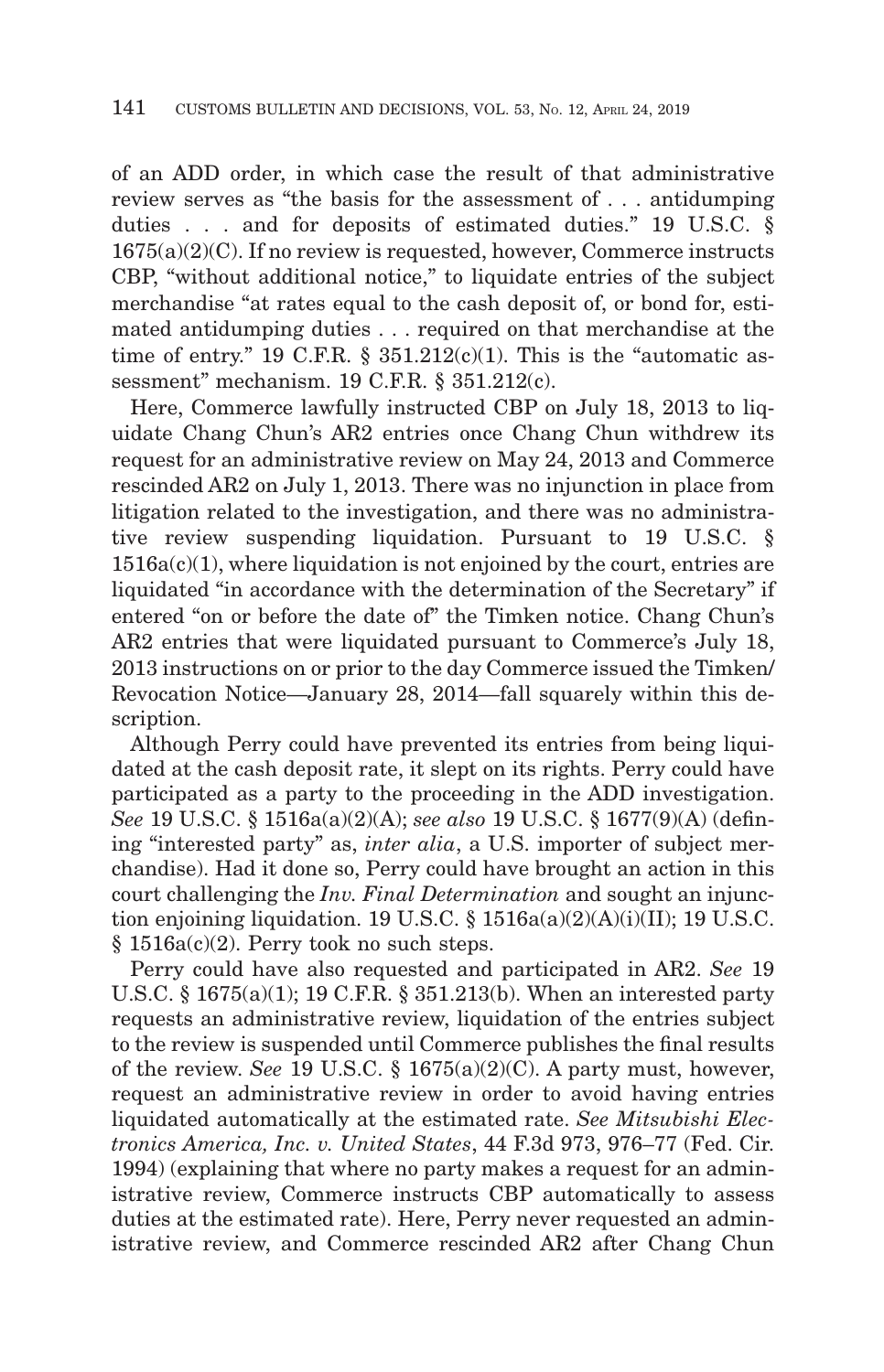withdrew its request on July 1, 2013. *See* 19 C.F.R. § 351.213(d)(1) (providing that the Secretary will rescind an administrative review where a requesting party timely withdraws its request); *see also United States v. Great Am. Ins. Co.*, 35 CIT \_\_, \_\_, 791 F. Supp. 2d 1337, 1363 (2011) (holding that Commerce's rescission of an administrative review of an antidumping order removed suspension of liquidation of subject entries). Thus, although Perry had the opportunity to seek suspension of liquidation, it failed to do so, and CBP lawfully liquidated the subject goods pursuant to the automatic assessment provision prior to the revocation of the order. *See* 19 C.F.R. § 351.212(c).

Perry contends that its ability to have prevented liquidation was not guaranteed and therefore was merely an option independent of its right to bring this action. Pl.'s Suppl. Resp. Br. at 4. The argument is unavailing, as Perry's ability to participate in AR2 and enjoin the liquidation of the entries here was clear.<sup>13</sup> The Court of Appeals for

 The court has also granted preliminary injunctions in a variety of cases challenging the final results of antidumping investigations. *See, e.g.*, *OKI Elec. Industry Co., Ltd. v. United States*, 11 CIT 624, 632–33, 669 F. Supp. 480, 486–87 (1987); *Zhejiang Native Produce & Animal By-Products Import & Export Corp. v. United States*, 39 CIT \_\_, Slip Op. 15–39 (Apr. 27, 2015). Although the court has denied contested motions for preliminary injunctions in investigation litigations, *see, e.g.*, *Dupont Teijin Films USA, LP v. United States*, 27 CIT 1754, 1756–57 (2003) (denying the plaintiff's motion for a preliminary injunction enjoining liquidation during the pendency of its court challenge to Commerce's antidumping determination), recent cases have granted such motions. *See Husteel Co., Ltd. v. United States*, 38 CIT \_\_, 34 F. Supp. 3d 1355, 1363 (2014) (granting the plaintiffs' motion for preliminary injunction enjoining liquidation pending the resolution of litigation where the plaintiffs were Korean producers and exporters challenging the final results of an antidumping investigation).

<sup>13</sup> Notwithstanding Perry's argument that there was "nothing in the Statute or Commerce's regulations that guarantee that the efforts Perry could have undertaken to protect its rights in theory would have succeeded," Pl.'s Suppl. Resp. Br. at 4, this court routinely grants motions to enjoin liquidation because of the unique nature of antidumping and countervailing duty challenges. "The purpose of a preliminary injunction is to keep the status quo while an action is pending, and this Court and the Federal Circuit have observed that, '[i]n antidumping and countervailing duty cases preliminary injunctions against liquidation have become almost automatic due to the retrospective nature of U.S. trade remedies, the length of the judicial review process, and the cruciality of unliquidated entries for judicial review.'" *Zhejiang Native Produce & Animal By-Prod. Imp. & Exp. Corp. v. United States*, , 61 F. Supp. 3d 1358, 1363 (Ct. Int'l Trade 2015) (citing *Wind Tower Trade Coal. v. United States*, 741 F.3d 89, 95–96 (Fed. Cir. 2014)). The Court of Appeals for the Federal Circuit has found that liquidation may constitute irreparable harm because it would foreclose the sole remedy available to a plaintiff looking to attain assessment of duties in accordance with the result ultimately upheld. *See Zenith Radio Corp. v. United States*, 710 F.2d 806, 810 (Fed. Cir. 1983). The Court of Appeals ruled in *Capella Sales & Services Ltd. v. United States, Aluminum Extrusions Fair Trade Committee*, a case involving an administrative review, that because an importer failed to request an administrative review of its entries and did not obtain a court injunction, Commerce lawfully ordered its entries liquated at the cash deposit rate. 878 F.3d 1329 (Fed. Cir. 2018). Implicit in the Court's holding is that parties who seek liquidation in accordance with a final court order should participate in the administrative review, and if necessary, seek an injunction at the Court of International Trade.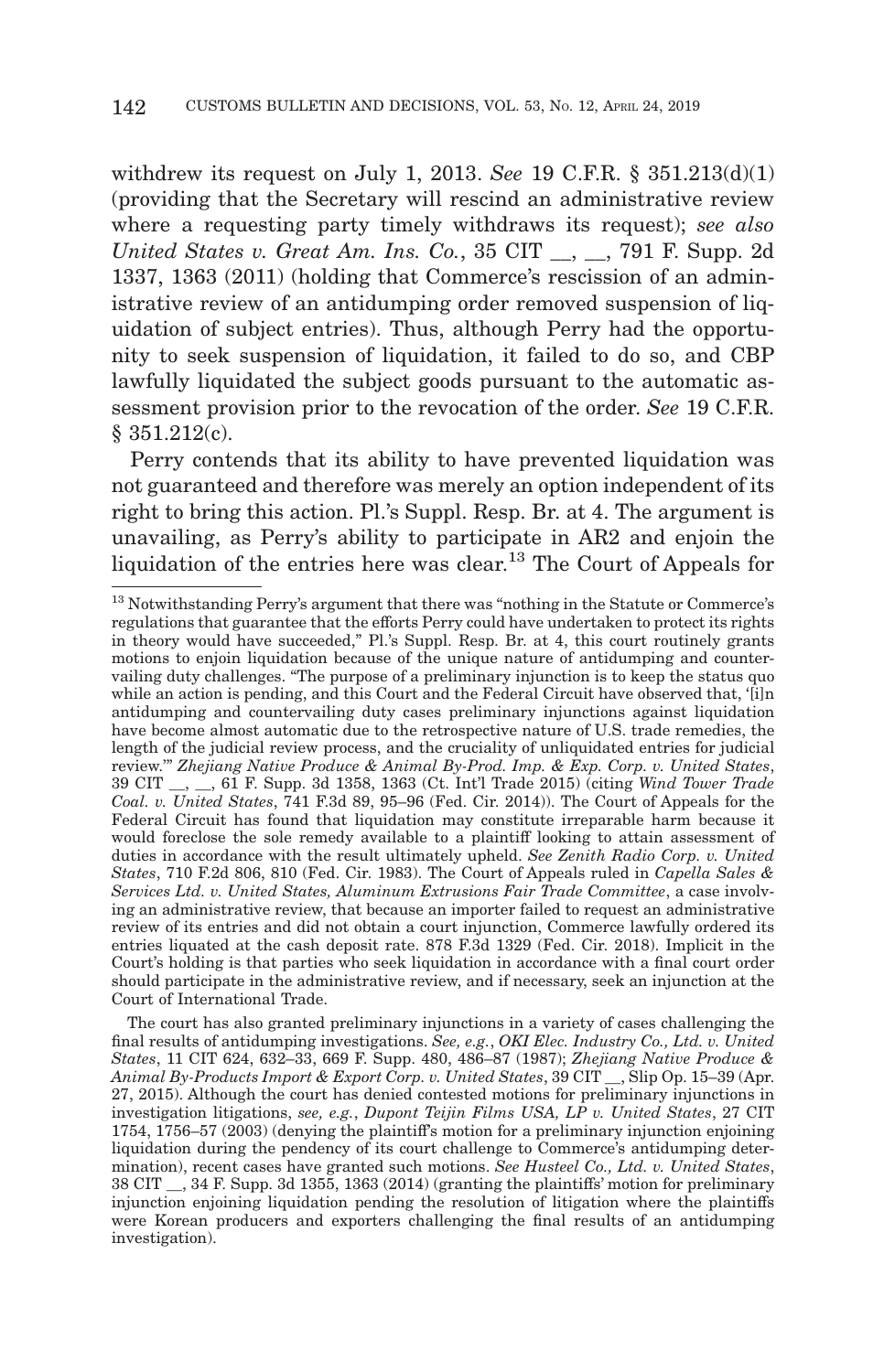the Federal Circuit made clear in *Capella Sales & Services Ltd. v. United States, Aluminum Extrusions Fair Trade Committee* that a party can and should preserve the status quo through challenging the administrative determination in court and obtaining an injunction. 878 F.3d 1329 (Fed. Cir. 2018). There, Capella, an importer of aluminum extrusions from the People's Republic of China, refused to pay cash deposits at the all-others rate determined by Commerce in its final determination of a countervailing duty investigation, and instead challenged Commerce's instructions regarding the applicable rate before this court. *Id.* at 1332. Commerce, in its CVD investigation, issued a final determination establishing a 374.15% all-others rate. *Id.* Several other importers challenged Commerce's final determination before this court, which led to court decisions overturning the 374.15% rate, *MacLean-Fogg Co. v. United States*, 36 CIT \_\_, 853,

\_\_, F. Supp. 2d 1336, 1342–43 (2012), and affirming a revised, lower rate determined by Commerce. *MacLean-Fogg Co. v. United States*, 36 CIT \_\_, \_\_, 885 F. Supp. 2d 1337, 1342–43 (2012). Although certain parties requested an administrative review of their entries subject to Commerce's final determination, Capella did not request such a review, and its entries were automatically liquidated at the 374.15% cash deposit rate in effect at the time of entry. *Capella*, 878 F.3d at 1332. Capella argued that Commerce's application of the 374.15% rate was unlawful, but the Court of Appeals held that Commerce lawfully liquidated Capella's entries pursuant to 19 U.S.C. §  $1516a(c)(1)$ , as liquidation was not enjoined by the court and the entries occurred prior to the issuance of Commerce's Timken notice. *Id.* at 1333–34.

The principle applies equally here: liquidation of Chang Chun's entries was not enjoined by the court, Perry did not request an administrative review, and Commerce had not yet issued the Timken/ Revocation Notice. Accordingly, entries were properly "liquidated as entered" pursuant to the Secretary's final determination. *Capella*, 878 F.3d at 1334 (quoting *Shinyei*, 355 F.3d at 1307–08 (Fed. Cir. 2004).

Perry argues it has a cause of action under the APA because as a matter of law Commerce was required to order reliquidation despite the operation of the automatic assessment provision. Pl.'s Resp. Br. at 5–10. Section 702 of the APA provides that "[a] person suffering legal wrong because of agency action, or adversely affected or aggrieved by agency action within the meaning of a relevant statute, is entitled to judicial review thereof." 5 U.S.C. § 702. Perry contends that its claim challenges Commerce's Post-Timken Instructions as running con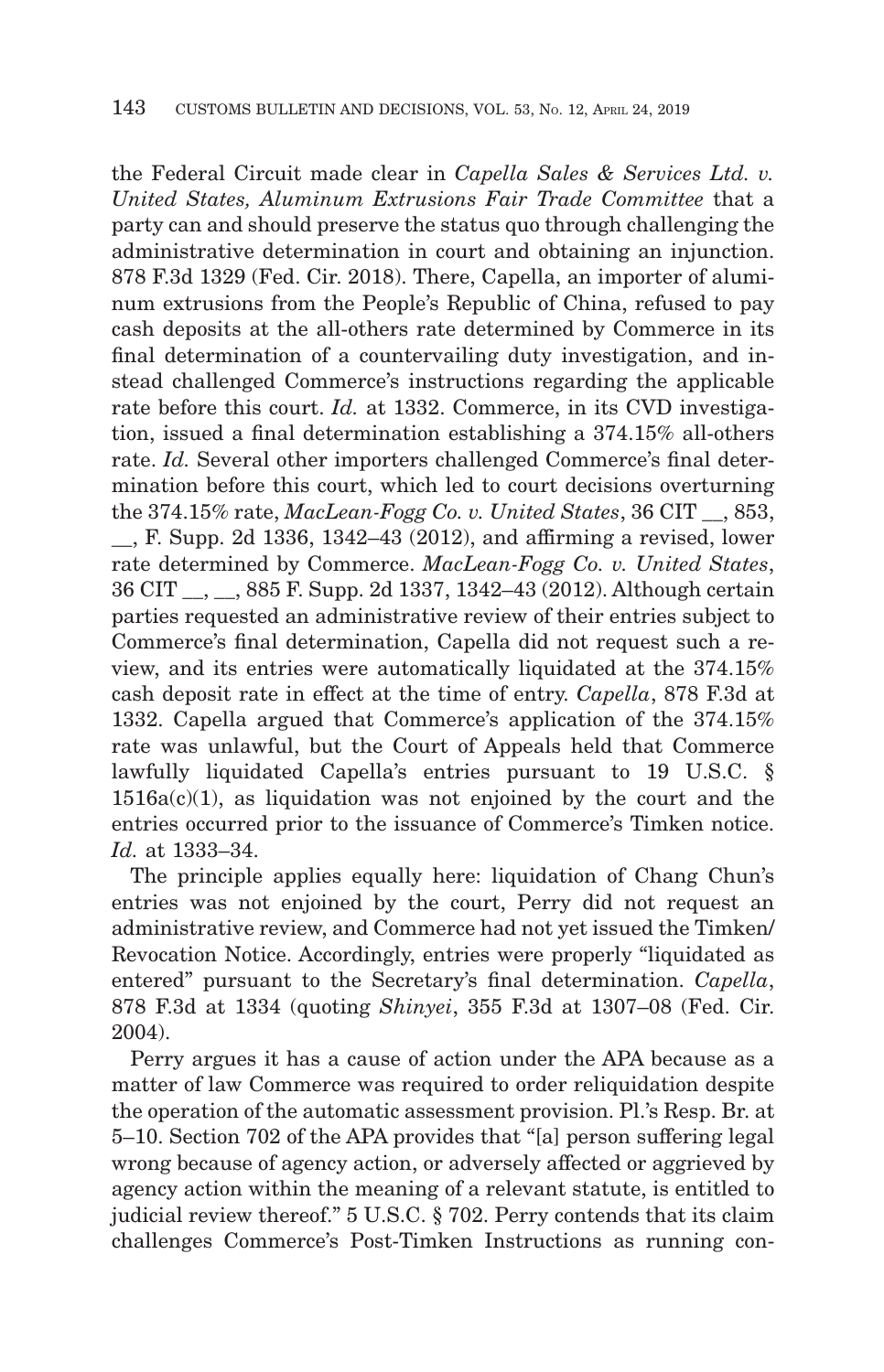trary to the court's decision in *Chang Chun II*, and Commerce's amended final determination and revocation of the ADD order.<sup>14</sup> Pl.'s Resp. Br. at 6–10.

Perry relies on *Shinyei*, 355 F.3d 1297, arguing that *Shinyei* demonstrates that Perry should not be precluded from relief under the APA simply because its entries have already been liquidated.<sup>15</sup> Pl.'s Resp. Br. at 8. Although *Shinyei* demonstrates that a cause of action under the APA utilizing this court's residual jurisdiction provisions exists for some injuries, Perry has not shown that it has such a cause of action with respect to its AR2 entries liquidated prior to January 28, 2014. In *Shinyei*, the Court of Appeals for the Federal Circuit held that liquidation of subject goods did not moot an importer's ability to challenge Commerce's liquidation instructions to CBP. *Shinyei*, 355 F.3d at 1299, 1312. The plaintiff was an importer of merchandise subject to an ADD order, *id.* at 1299–1300, and it alleged that Commerce issued unlawful instructions to CBP that failed to liquidate the plaintiff's goods at the rate set forth in Commerce's amended final results.16 *Id.* at 1306. The plaintiff brought an action seeking a writ of mandamus directing CBP to liquidate its entries at the amended rate, or to declare Commerce's instructions as violating 19 U.S.C. §  $1675(a)(2)$  and remand to Commerce to issue appropriate instructions

<sup>&</sup>lt;sup>14</sup> The Court of Appeals for the Federal Circuit has recognized that a challenge to "Commerce's liquidation instructions is not a challenge to the final results, but a challenge to the 'administration and enforcement' of those final results." *Consol. Bearings Co. v. United States*, 348 F.3d 997, 1002 (Fed. Cir. 2003).

<sup>15</sup> Perry also cites *Jilin Henghe Pharmaceutical Co. v. United States*, 28 CIT 969, 342 F. Supp. 2d 1301 (2004) as support for its argument that relief is appropriate under the APA and 28 U.S.C. § 1581(i). The court's decision in *Jilin* was vacated by the Court of Appeals for the Federal Circuit and thus offers minimal guidance. *See Jilin Henghe Pharmaceutical Co. v. United States*, 123 Fed. Appx. 402 (Fed. Cir. 2005). Nevertheless, to the extent that *Jilin* is relevant, the case at hand is easily distinguished by the fact that CBP liquidated the AR2 entries pursuant to lawful instructions prior to Commerce's issuance of the Timken/ Revocation Notice amending the *Inv. Final Determination* and revoking the ADD order. In *Jilin*, on the other hand, Commerce sought to impose antidumping duties on the Plaintiffs' entries made prior to the final court decision modifying the antidumping margin, but which remained unliquidated at the time Commerce issued its Timken notice. *Jilin*, 28 CIT at \_\_, 342 F. Supp. 2d at 1303. The court explained that liquidating entries in such a manner ran contrary to the court's final determination, and that 19 U.S.C.  $\S$  1516a(c)(1) and 19 U.S.C. § 1516a(e) should not be read to enable liquidation based on "Commerce's now discredited determination." *Id.* at 1309. Thus, the court explained, once an antidumping determination is declared invalid, Commerce may not use it as a basis for imposing antidumping duties on previously subject entries. *Id.* at 1310. The scenario presented in *Jilin* differs from this one in the sense that Commerce attempted to liquidate based on a rate that had already been declared invalid.

<sup>16</sup> Specifically, the plaintiff alleged that Commerce's liquidation instructions, given during the pendency of its lawsuit, contravened 19 U.S.C.  $\S 1675(a)(2)(C)$ , which requires that the results of an administrative review determination be "the basis for the assessment of countervailing or antidumping duties on entries of merchandise covered by the determination and for deposits of estimated duties."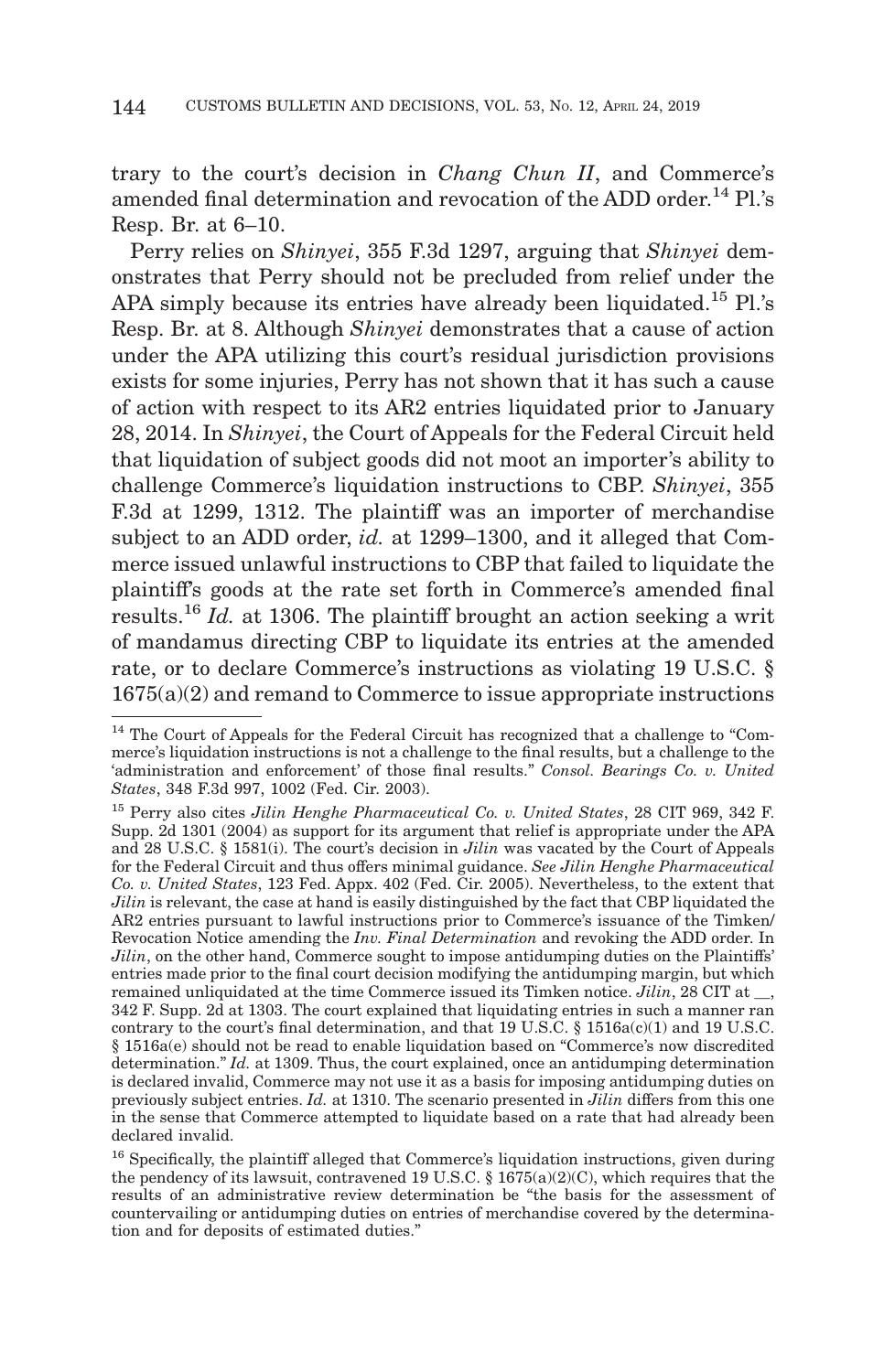for liquidating its entries at the modified rate. *Id.* at 1303. While the plaintiff's action was pending, Commerce instructed CBP to liquidate "as entered" all entries during the relevant review that were not liquidated previously, including the plaintiff's imports. *Id.* The plaintiff amended its complaint, alleging that the instructions were unlawful and seeking reliquidation of its entries at the amended rate. *Id.* at 1303–04.

The Court held that liquidation did not preclude the Court of International Trade from exercising jurisdiction pursuant to section 1581(i)(4), *id.* at 1305, and explained that the plaintiff's challenge to Commerce's liquidation instructions was not barred by 19 U.S.C. § 1516a because it "is not an action defined under section [1516a]," and thus the injunction and liquidation rules enumerated by section 1516a do not apply. *Id.* at 1309.17

*Shinyei* differs from this case in a critical way—in *Shinyei*, Commerce issued erroneous liquidation instructions after it published amended final results reflecting the courts' opinions and corresponding orders. *See Shinyei*, 355 F.3d at 1302–03. Here, by contrast, Commerce issued liquidation instructions for AR2 pursuant to the automatic assessment provision on July 18, 2013, before Commerce issued the Timken/Revocation Notice revoking the order in full on January 28, 2014. *See* CBP Administrative Message No. 3199303 [attached as Ex. 2 to Compl.] at 2, July 18, 2013, ECF No. 4; *see also [PVA] From Taiwan*, 79 Fed. Reg. 4,442 (Dep't Commerce Jan. 28, 2014) (notice of court decision not in harmony with final determination of sales at less than fair value and revocation of [ADD] order). Commerce thus lawfully instructed CBP to liquidate the AR2 entries at the rate in place at the time of entry—here, the rate established in the *Final Determination*—in accordance with the statute. *See* 19 U.S.C. § 1516a(c). For those entries that were in fact liquidated prior to the revocation of the Order, Perry has failed to state a claim.

Perry also maintains that, regardless of when the entries were liquidated, Commerce "had a duty to issue liquidation instructions in concert with" *Chang Chun II*. Pl.'s Resp. Br. at 11. Perry's argument is unpersuasive, as it fails to consider the operation of the automatic assessment provision. *See* 19 C.F.R. § 351.212(c). Perry's argument is further undermined by 19 U.S.C. § 1675(d)(3), which provides that a determination to revoke an ADD order "shall apply with respect to unliquidated entries of the subject merchandise which are entered, or

<sup>&</sup>lt;sup>17</sup> The court distinguished *Shinyei* from situations in which Section 516A applies, noting that "Section 516A is limited on its face to the judicial review of 'determinations' in countervailing duty and antidumping duty proceedings . . . The case at bar is an action under the APA challenging Commerce instructions as in violation of section  $1675(a)(2)(C)$ ; section 516A simply does not apply." *Shinyei*, 355 F.3d at 1309.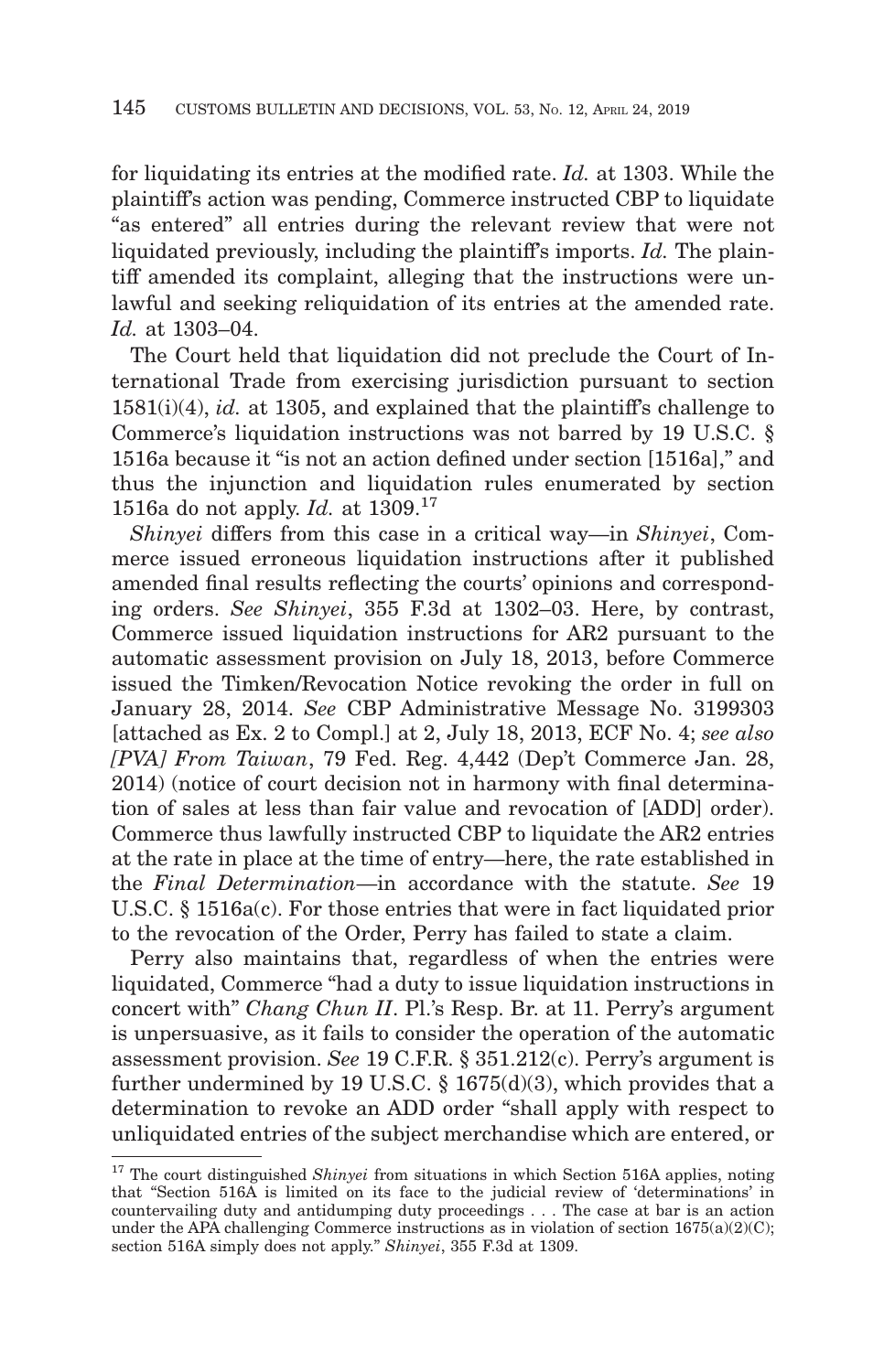withdrawn from warehouse, for consumption on or after the date determined by the administering authority." The statute thus limits the application of a revocation decision to unliquidated entries, allowing for the normal operation of the liquidation provisions leading up to such a determination. Perry attempts to extend *Shinyei* to encompass Chang Chun's liquidated AR2 entries, but as described above, such a reading is unavailing because the liquidation instructions in *Shinyei* ran in contravention to the amended final results that Commerce had already published at the time it issued the liquidation instructions. *Shinyei*, 355 F.3d at 1302–03. Perry's argument that Commerce's Post-Timken Instructions necessitated the reliquidation of Chang Chun's AR2 entries therefore fails to carry the day.

## **CONCLUSION**

Defendant's partial motion to dismiss with respect to entries for which Perry suffered no injury and with respect to Chang Chun's AR2 entries is granted in part and denied in part. Therefore, it is in accordance with the foregoing, and upon due deliberation, it is

**ORDERED** that Defendant's motion is granted in part; and it is further

**ORDERED** that Plaintiff's complaint is dismissed with respect to entries of PVA from Taiwan entered or withdrawn from warehouse during the period of March 1, 2012, to February 28, 2013 that were liquidated on or before January 28, 2014, the date on which Commerce issued the Timken/Revocation Notice; and it is further

**ORDERED** that Defendant's motion is denied with respect to entries of PVA from Taiwan entered or withdrawn from warehouse during the period of March 1, 2012, to February 28, 2013 that were not liquidated on or before January 28, 2014, the date on which Commerce issued the Timken/Revocation Notice; and it is further

**ORDERED** that Plaintiff's complaint is dismissed to the extent that it seeks relief with respect to entries for which it was not the importer or did not otherwise pay any cash deposits. Dated: April 5, 2019

New York, New York

*/s/ Claire R. Kelly* CLAIRE R. KELLY, JUDGE